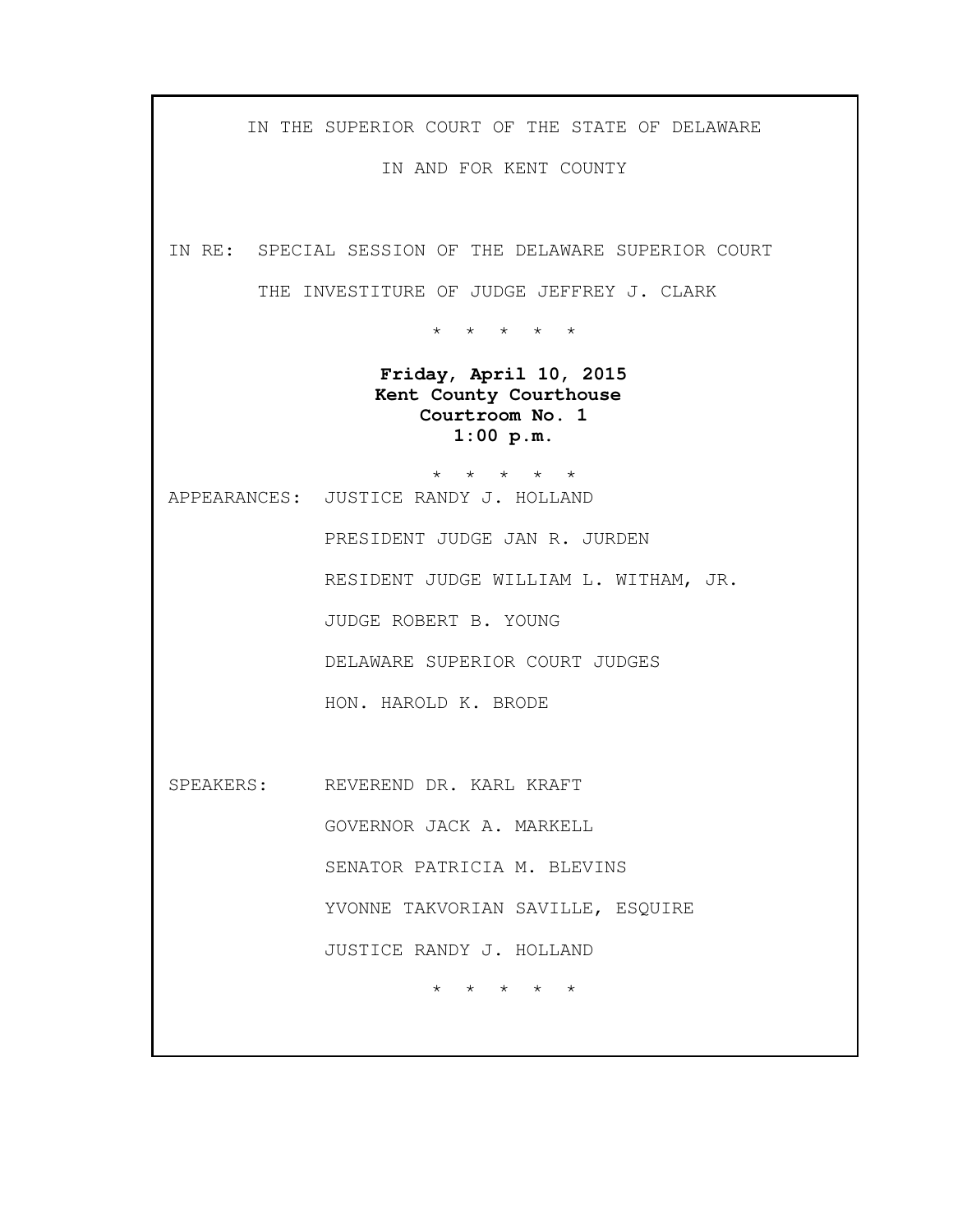Friday, April 10, 2015 Courtroom No. 1 1:06 p.m. BAILIFF BROWNING: All rise, please. The special session of Superior Court of the State of Delaware in and for Kent County is now in session. (The judges of the Delaware Superior Court enter followed by Justice Randy Holland, President Judge Jurden, Resident Judge Witham and Judge Young.) PRESIDENT JUDGE JURDEN: Good afternoon. Welcome to the special session of Superior Court, the Investiture of Jeffrey J. Clark as a judge of the court. Please remain standing while we have the invocation by Reverend Kraft. Reverend Kraft. REVEREND KRAFT: Good afternoon. Governor Markell, honored guests, I just want to take a moment, if I may, to express my thanks for the chance to be part of this very important day in Jeff's life and career. This is truly an honor, and I am humbled by Jeff's invitation to be here as a representative of the Kenton United Methodist Church. My family and I have come to know him as a caring, compassionate, and fair person with a love for local roots and the people with whom he and his family have 1 2 3 4 5 6 7 8 9 10 11 12 13 14 15 16 17 18 19 20 21 22 23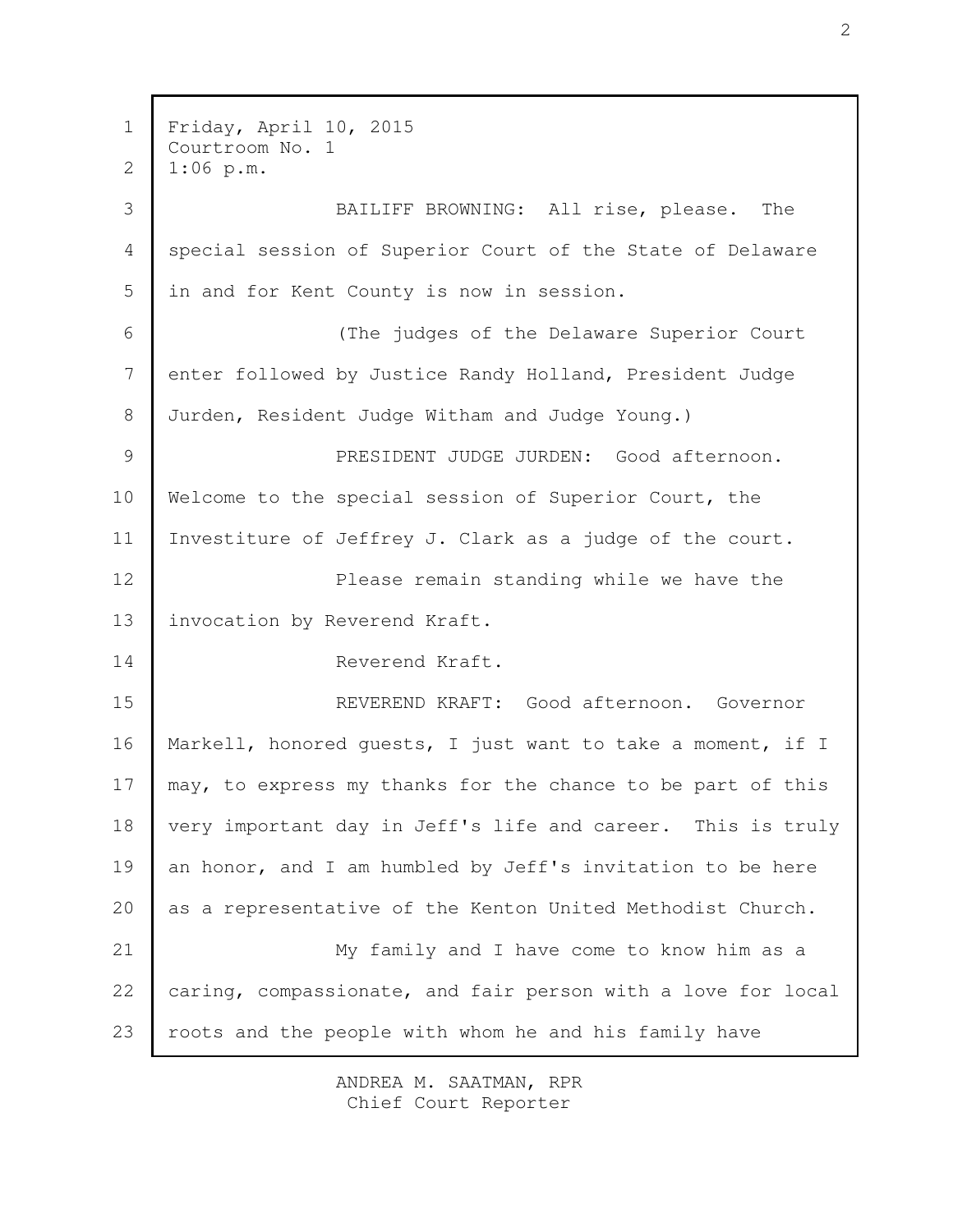interacted over many years. Jeff was actually instrumental in helping my wife, Evelyn, and me take an important step regarding our adopted daughter, and we will always be grateful, Jeff, to you for that. So in the spirit of gratitude and of celebration, I would ask that we be in an attitude of prayer at this time. Let's pray. Our gracious, merciful, and all-loving God, throughout the history of both our faith and life, your laws and precepts have remained supreme. Indeed, the psalmist has written: Your laws are my joy. They are my most trusted advisors. So we call on you, oh, Lord, the Maker of all perfect laws, to be present on this joyful occasion when one who has demonstrated exceptional skill, talent, and caring has been selected for special office within the Delaware court system. As we begin the investiture proceeding for Jeffrey Clark and as he assumes the position of a judge of the Superior Court of the State of Delaware, we pray that you would instill within his heart and mind a desire to honor not only the laws of our state but also your holy laws as taught through your word and exemplified by our Lord 1 2 3 4 5 6 7 8 9 10 11 12 13 14 15 16 17 18 19 20 21 22 23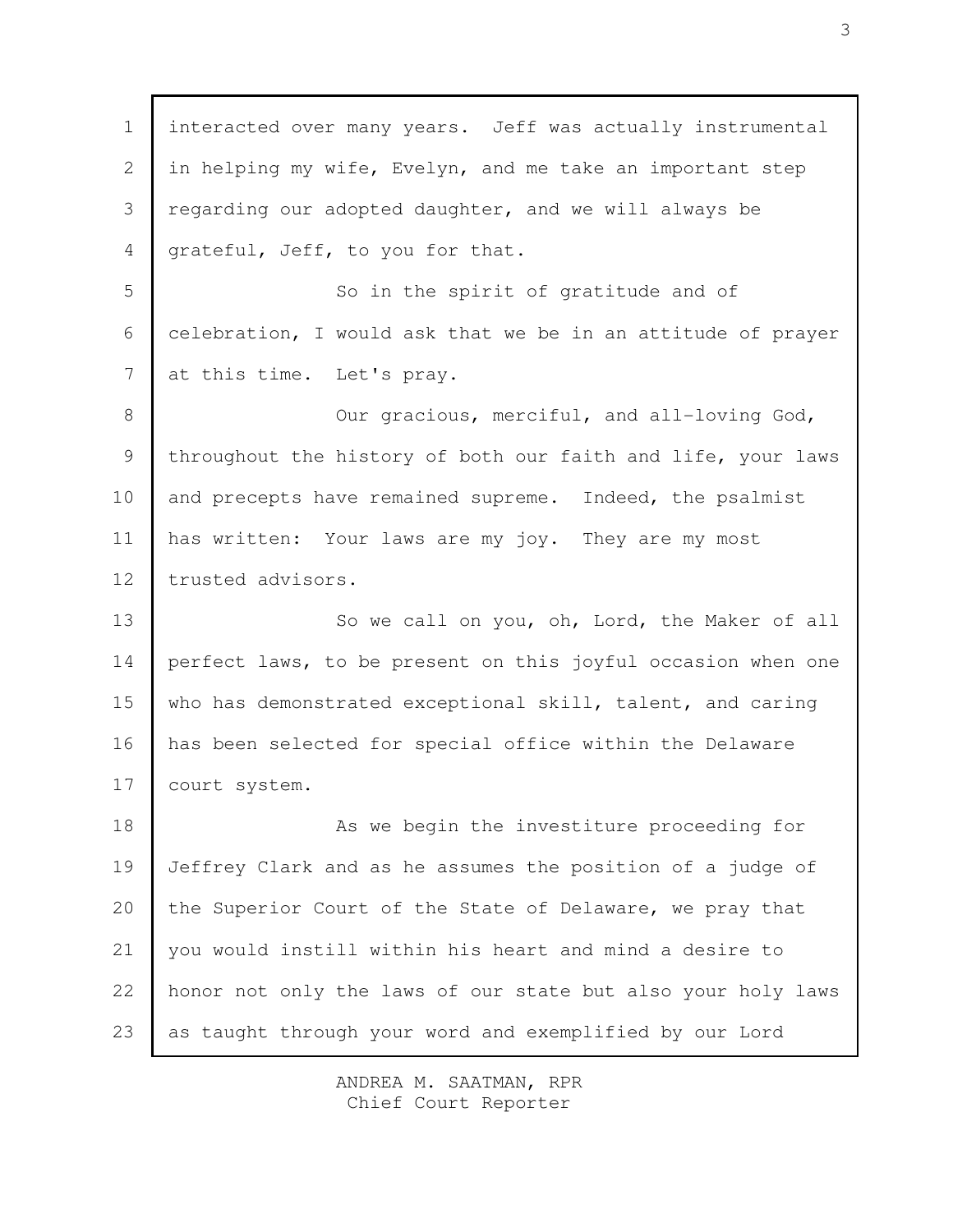Jesus Christ. As Jeffrey administers his responsibilities, may he draw from your wisdom. We pray your blessing on him, his colleagues, his constituents, and his family that today will be a day of rewarding and fulfilling beginning. All of which we ask in the name of our Lord God, Creator, Redeemer, and Sustainer. Amen. ALL: Amen. PRESIDENT JUDGE JURDEN: Thank you, Reverend Kraft. Please be seated. As we begin, allow me to introduce all who are seated here with me today. To my right is Resident Judge Bill Witham of the Superior Court. To my left is Randy Holland, Justice Randy Holland, of the Supreme Court. And to Judge Witham's right is Judge Young of the Delaware Superior Court. In the jury box are the judges of the Superior Court all robed for this special session of the court. In just a moment, Resident Judge Witham will introduce the family members of Judge Clark, the many Clarks who are here today, and many special guests and dignitaries also here with us today. And to each of you, I wish you a 1 2 3 4 5 6 7 8 9 10 11 12 13 14 15 16 17 18 19 20 21 22 23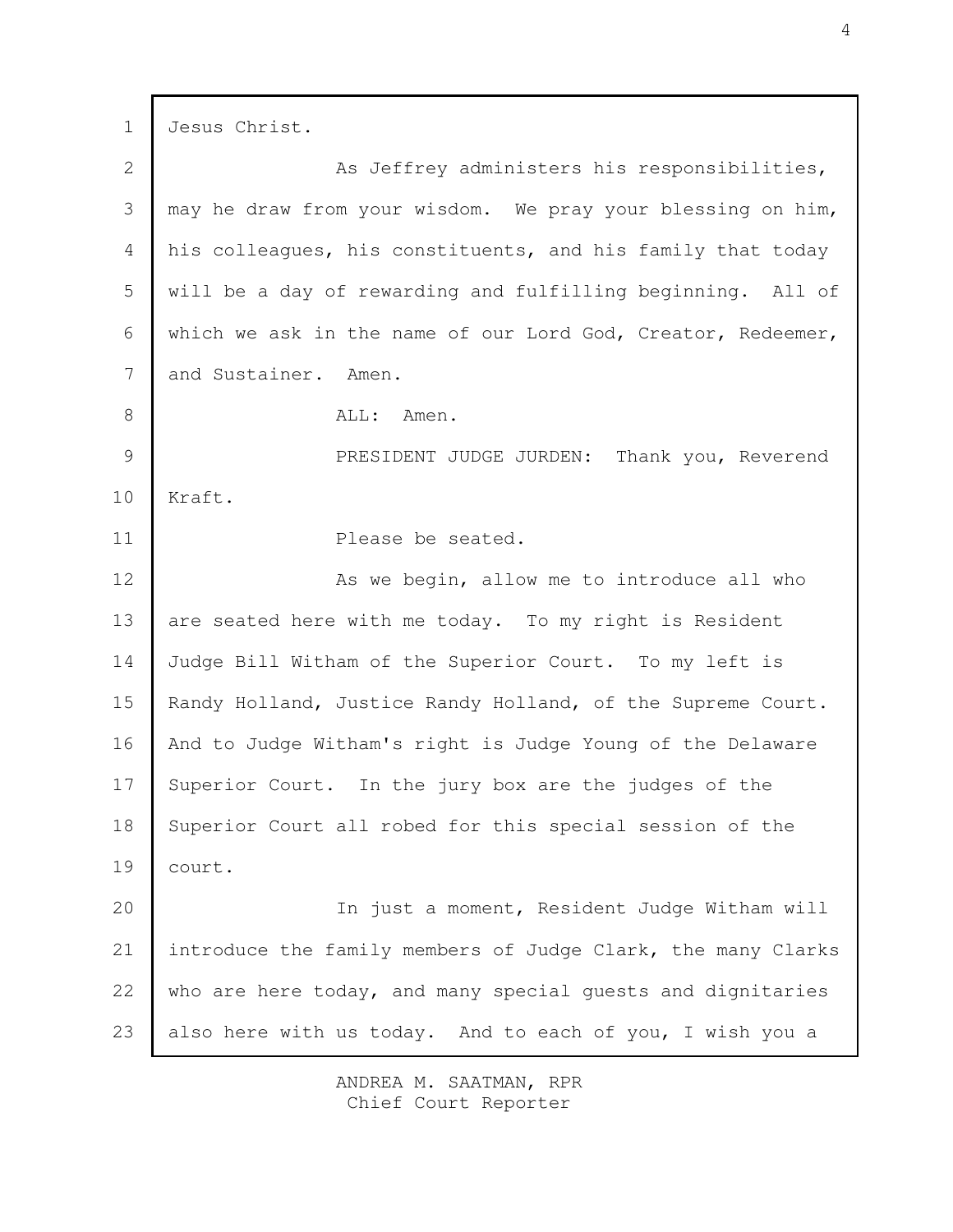| $\mathbf 1$    | very warm and special welcome to Superior Court.             |
|----------------|--------------------------------------------------------------|
| $\overline{2}$ | We are here today to commemorate the                         |
| 3              | beginning of Judge Clark's career as a member of the         |
| 4              | Superior Court, our State's general jurisdiction trial       |
| 5              | court. The proceeding is one of investiture. There is an     |
| 6              | historical robing. There is one special ceremony, one of     |
| 7              | significant public commitment under oath and dedication of   |
| 8              | the duties and responsibilities of the job. The robe itself  |
| 9              | is a symbol of impartiality and a judge's solemn duty to     |
| 10             | administer equal justice on behalf of the people we serve.   |
| 11             | Our speakers today will tell you much more                   |
| 12             | about our friend, Jeff Clark, and his impressive credentials |
| 13             | and the experience he will bring to the court. And I am      |
| 14             | confident, as are all of the judges, that Judge Clark will   |
| 15             | serve the public with distinction as a Superior Court judge. |
| 16             | With that, I will turn it over to my friend                  |
| 17             | and colleague, Resident Judge Witham.                        |
| 18             | RESIDENT JUDGE WITHAM:<br>Thank you, President               |
| 19             | Judge Jurden.                                                |
| 20             | Before we begin, I'd like to take a moment                   |
| 21             | and essentially recognize some distinguished guests today.   |
| 22             | With us are Governor Markell, members of the judiciary,      |
| 23             | Justice Holland, Justice Ridgely, Vice Chancellor Noble, our |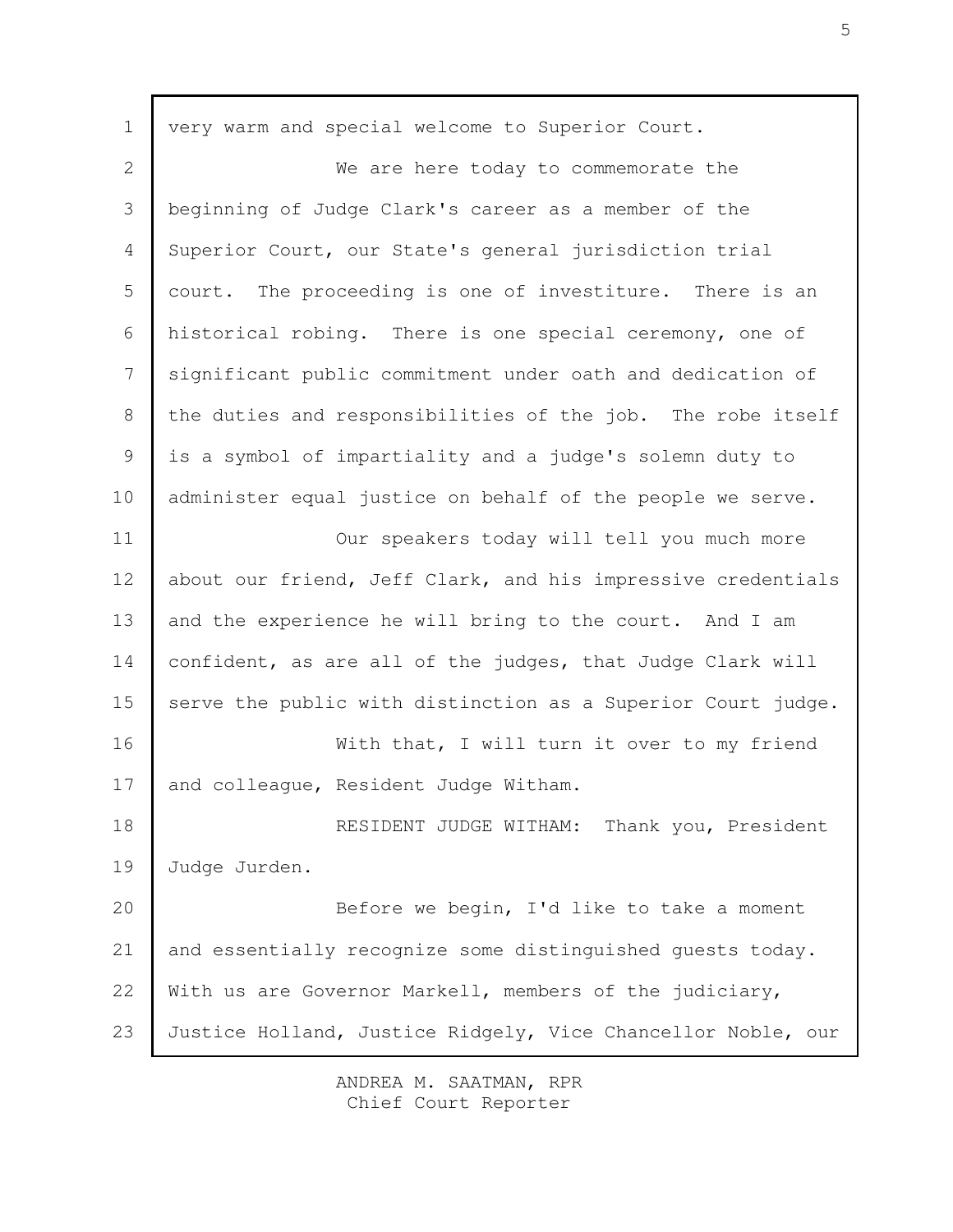Superior Court judges, officials from the Court of Common Pleas, the Chief Magistrate and magistrates from the Justice of the Peace Courts. In addition, we welcome President Pro Tempore Patricia Blevins and current and former members of the General Assembly along with elected and poignant officials, members of the Delaware bar, and friends and family of Judge Clark -- soon to be Judge Clark, I should say. Lastly, but most importantly, I would like to welcome and recognize the parents of Jeff J. Clark, Donald and Ruth Clark; his wife, Jeff Clark's wife, Kristen; his son, Thomas; and his daughter, Katherine. I would be remiss if I didn't comment about some of the more impressive credentials and experience that Jeff Clark brings to the bench that are not mentioned. He also has extensive public service to this state, and he has a distinguished military service as a West Point graduate. And, of course  $--$  and this is close to my heart as well  $-$ he's a fellow Armor Officer of the United States Military, which is an added plus for me, much to Judge Young's chagrin. (Laughter.) RESIDENT JUDGE WITHAM: At this time, we will 1 2 3 4 5 6 7 8 9 10 11 12 13 14 15 16 17 18 19 20 21 22 23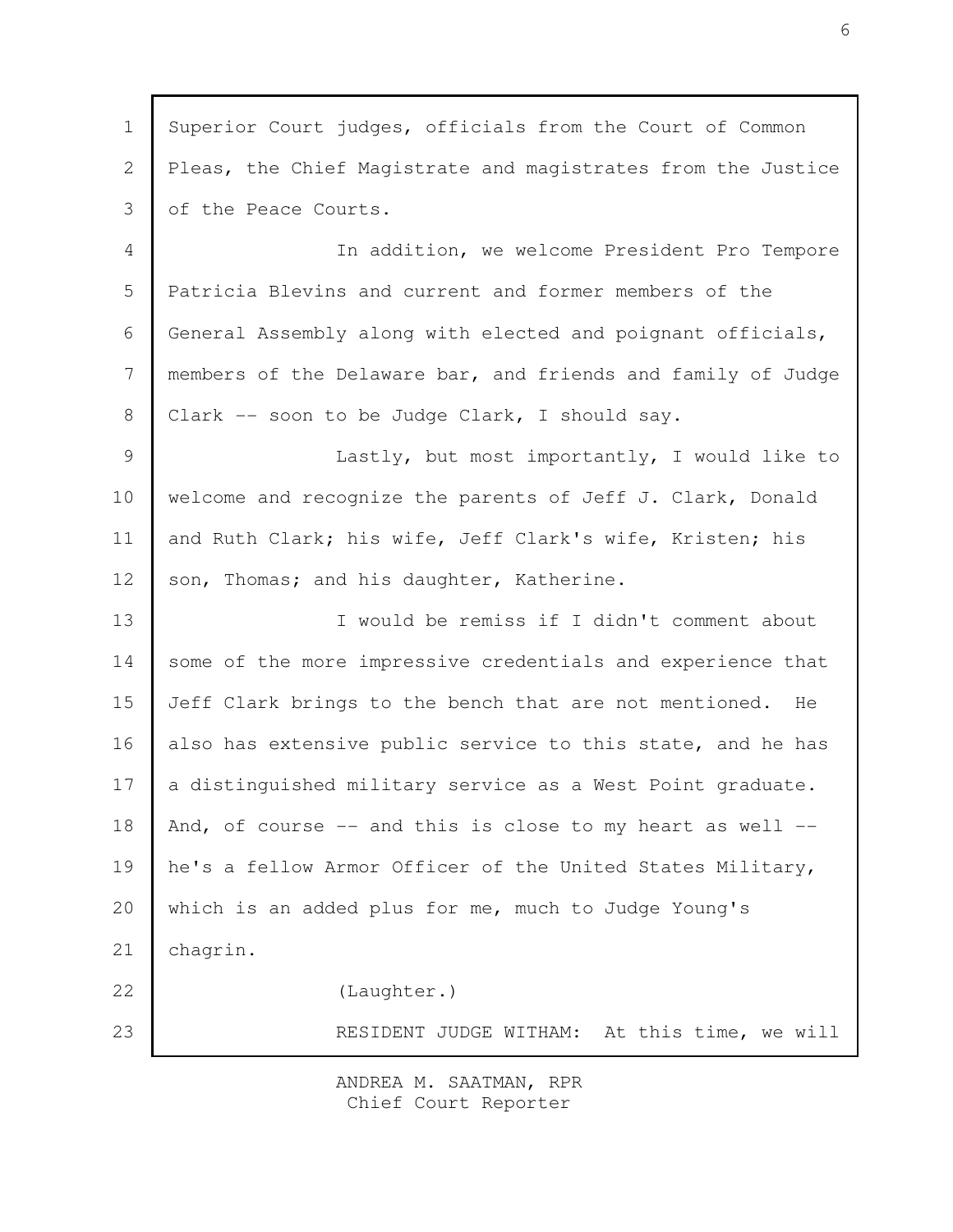have the Pledge of Allegiance. Please stand for the Pledge of Allegiance led by the Honorable Harold K. Brode, Kent County Register of Wills. MR. BRODE AND ALL: I pledge allegiance to the flag of the United States of America and to the Republic for which it stands, one nation under God indivisible with liberty and justice for all. RESIDENT JUDGE WITHAM: Thank you, Mr. Brode. We will now have the administration of the Oath of Office at this time. It is my pleasure to ask Justice Randy Holland of the Delaware Supreme Court to administer the Oath of Office with Justice Holland and Jeff's son, Thomas, to assist by holding the bible. JUSTICE HOLLAND: Are you prepared to take the Oath of Office? MR. CLARK: Yes, I am, Justice Holland. JUSTICE HOLLAND: Please repeat after me. I'll say "I," you state your name. I. MR. CLARK: I, Jeffrey J. Clark. JUSTICE HOLLAND: Do proudly swear. MR. CLARK: Do proudly swear. JUSTICE HOLLAND: To carry out the 1 2 3 4 5 6 7 8 9 10 11 12 13 14 15 16 17 18 19 20 21 22 23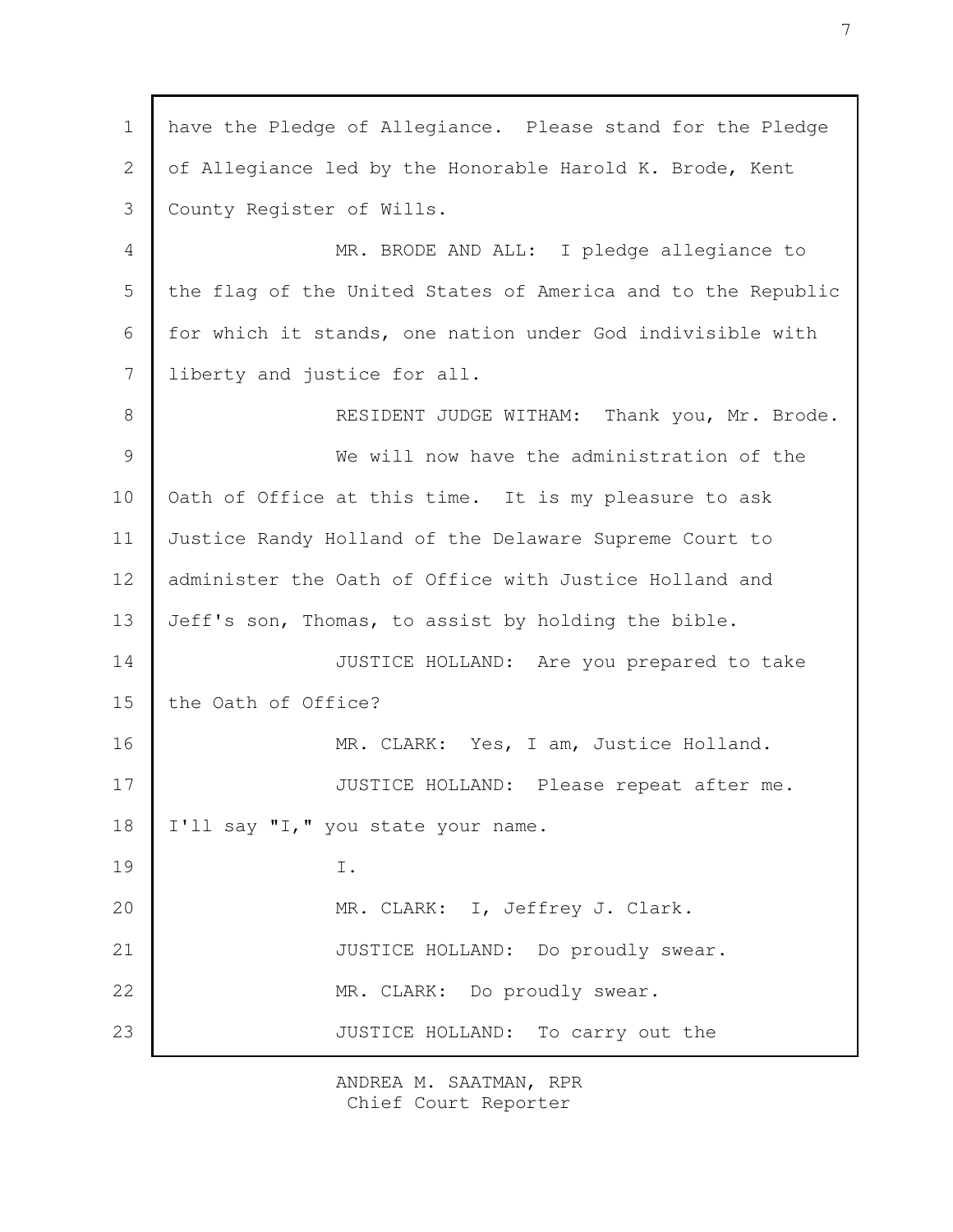responsibilities. MR. CLARK: To carry out the responsibilities. JUSTICE HOLLAND: Of the Office of Judge of the Superior Court. MR. CLARK: Of the Office of Judge of the Superior Court. JUSTICE HOLLAND: To the best of my ability. MR. CLARK: To the best of my ability. JUSTICE HOLLAND: Freely acknowledging. MR. CLARK: Freely acknowledging. JUSTICE HOLLAND: That the powers of this office. MR. CLARK: That the powers of this office. JUSTICE HOLLAND: Flow from the people. MR. CLARK: Flow from the people. JUSTICE HOLLAND: I am privileged to represent. MR. CLARK: I am privileged to represent. JUSTICE HOLLAND: I further swear. MR. CLARK: I further swear. JUSTICE HOLLAND: Always to place the public interest. 1 2 3 4 5 6 7 8 9 10 11 12 13 14 15 16 17 18 19 20 21 22 23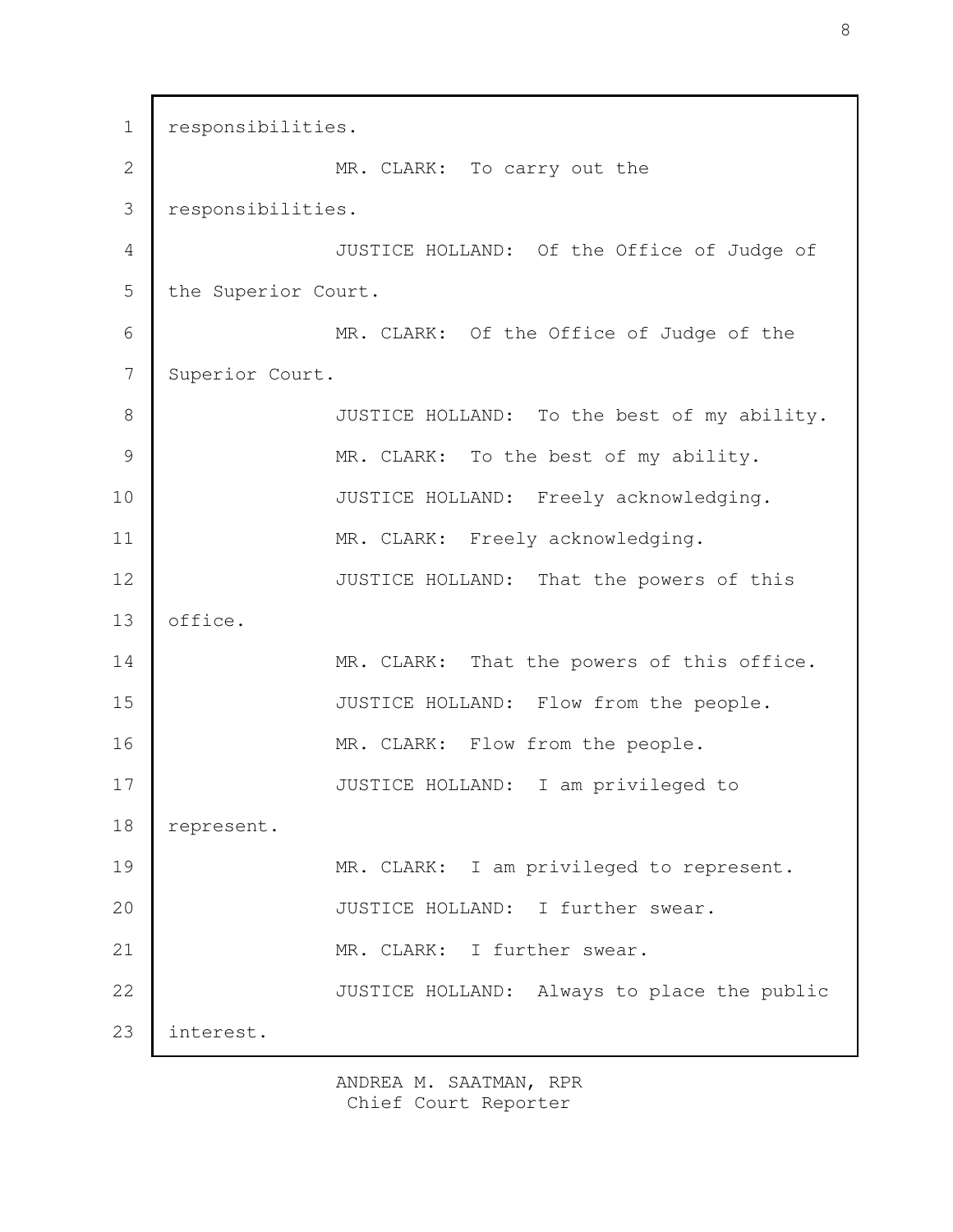MR. CLARK: Always to place the public interest. JUSTICE HOLLAND: Above any special or personal interest. MR. CLARK: Above any special or personal interest. JUSTICE HOLLAND: And to respect the right. MR. CLARK: And to respect the right. JUSTICE HOLLAND: Of future generations. MR. CLARK: Of future generations. JUSTICE HOLLAND: To share the rich historic. MR. CLARK: To share the rich historic. JUSTICE HOLLAND: And natural heritage of Delaware. MR. CLARK: And natural heritage of Delaware. JUSTICE HOLLAND: In doing so. MR. CLARK: In doing so. JUSTICE HOLLAND: I will also uphold and defend. MR. CLARK: I will also uphold and defend. JUSTICE HOLLAND: The Constitutions of my country and my state. MR. CLARK: The Constitutions of my country 1 2 3 4 5 6 7 8 9 10 11 12 13 14 15 16 17 18 19 20 21 22 23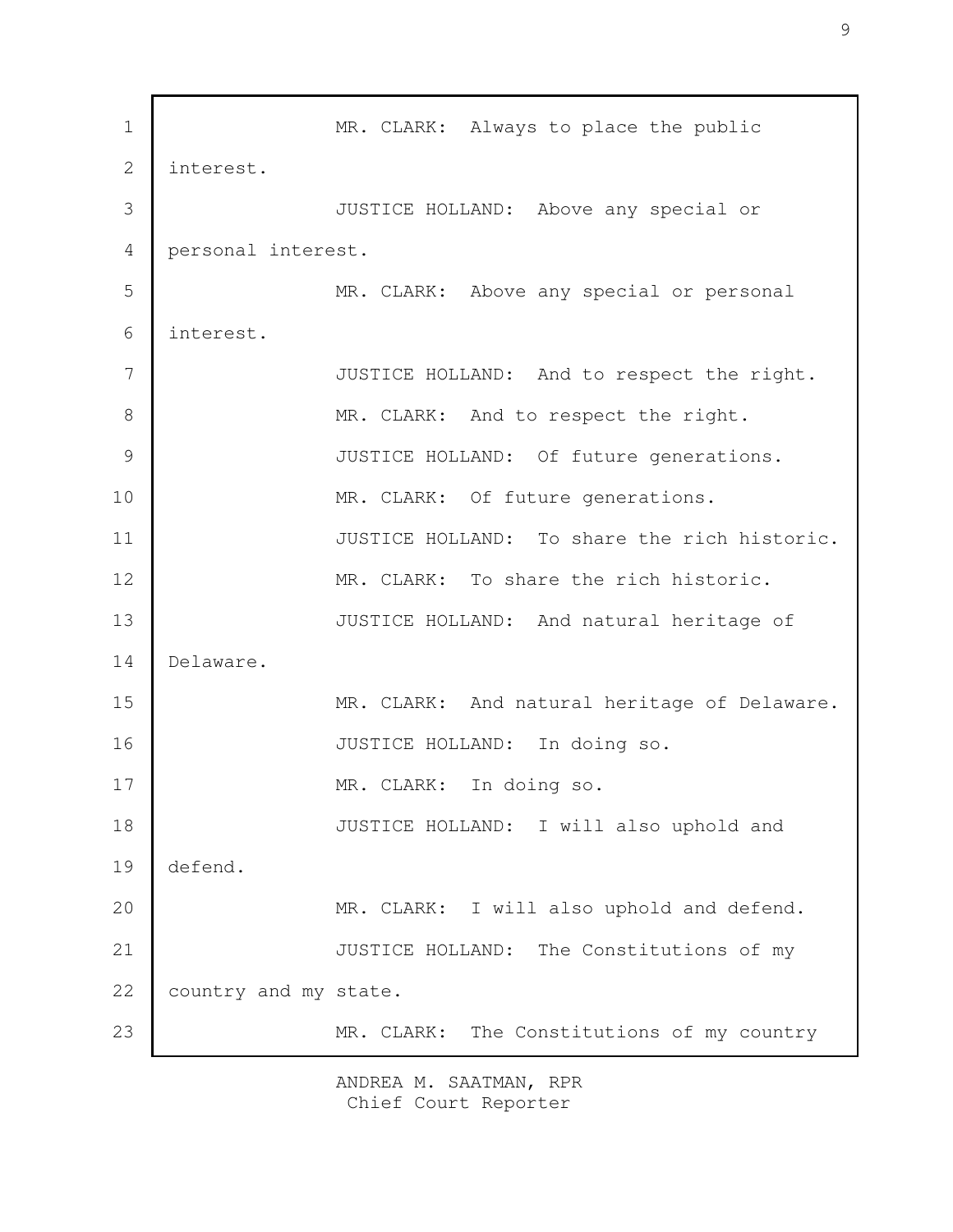and my state. JUSTICE HOLLAND: So help me God. MR. CLARK: So help me God. (Applause.) JUDGE CLARK: Thank you, your Honor. RESIDENT JUDGE WITHAM: You may all be seated. Jeff's wife, Kristen, and their daughter, Katherine, will assist in robing. (Judge Clark is robed.) JUDGE CLARK: How do we do this? (Laughter and applause.) (Judge Clark ascends the Bench and shakes hands with Justice Holland, President Judge Jurden, Resident Judge Witham, and Judge Young.) RESIDENT JUDGE WITHAM: It is now my distinct pleasure to invite his excellency -- I think I did my math right, I hope -- the 67th governor of the First State, which is Delaware, to give his remarks. (Applause.) GOVERNOR MARKELL: Well, thank you. I have to say when you were having difficulty with your robe, I thought, boy, I'm going to be getting another request for more money from the judiciary. 1 2 3 4 5 6 7 8 9 10 11 12 13 14 15 16 17 18 19 20 21 22 23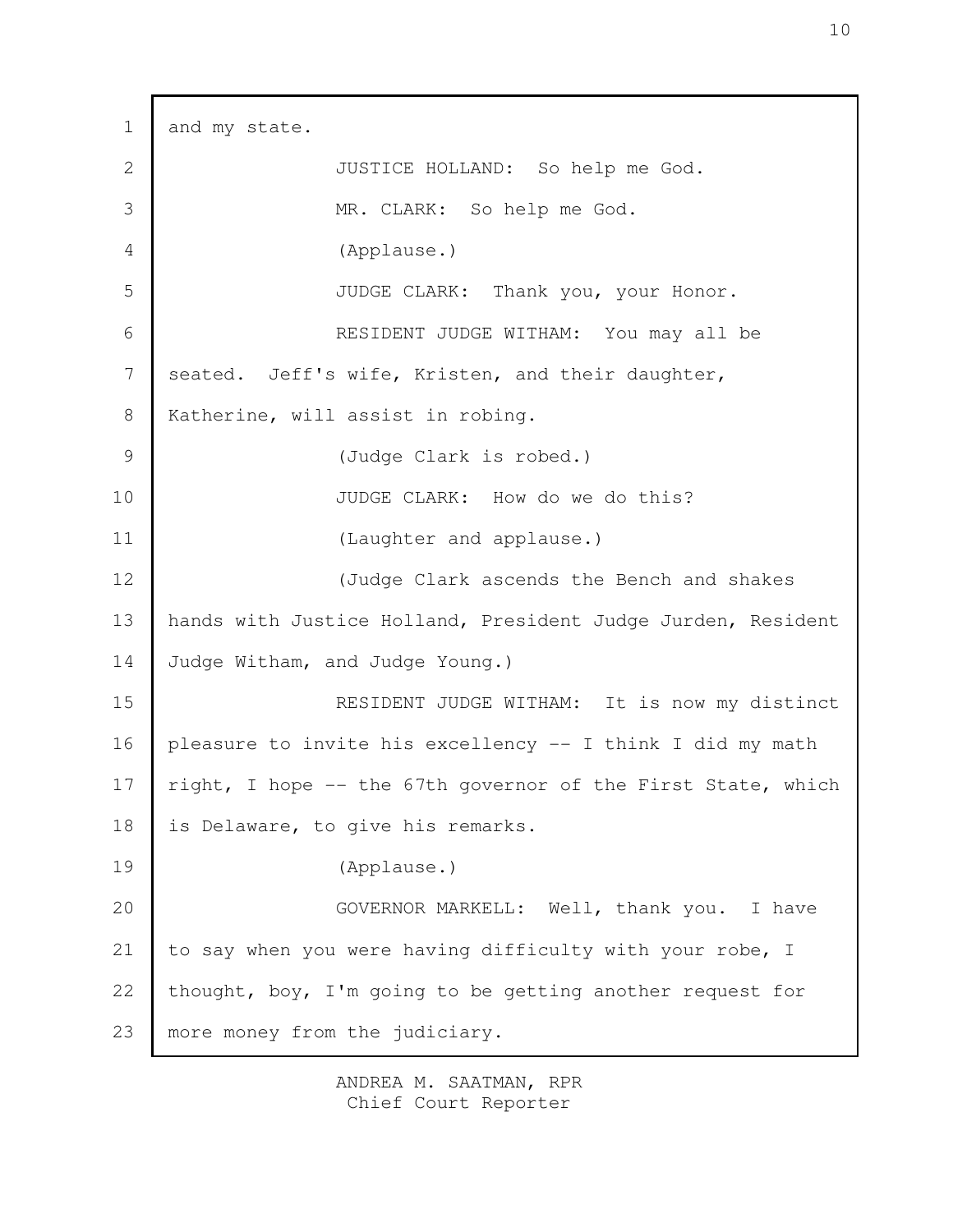| $\mathbf 1$  | (Laughter.)                                                |
|--------------|------------------------------------------------------------|
| $\mathbf{2}$ | GOVERNOR MARKELL: I'm glad it worked.                      |
| 3            | For me, the highlight of this Investiture,                 |
| 4            | Jeff, I think is going to be the opportunity I just had.   |
| 5            | When everybody's eyes were on you as you were taking the   |
| 6            | Oath of Office, I was looking out here. And the look of    |
| 7            | pride that I saw in your folks and your family, your very  |
| 8            | large family, and the community at large was really        |
| 9            | inspiring. It was really inspiring.                        |
| 10           | And I feel like there's been so much pride                 |
| 11           | and love in this room for you and so much confidence that  |
| 12           | you will be, really, a tremendous judge. And I just        |
| 13           | appreciate the chance to be here to share in this really   |
| 14           | great moment.                                              |
| 15           | I will say I won't identify him by name, but               |
| 16           | before the Investiture started, one of the very            |
| 17           | well-respected members of the Bar here in Kent County came |
| 18           | up to me and said, "Governor, remember it's Masters week.  |
| 19           | Keep your comments brief." If he would like to identify    |
| 20           | himself, I will let him do that.                           |
| 21           | (Laughter.)                                                |
| 22           | But to President Judge Jurden and to all of                |
| 23           | the members of the Superior Court to the justices of the   |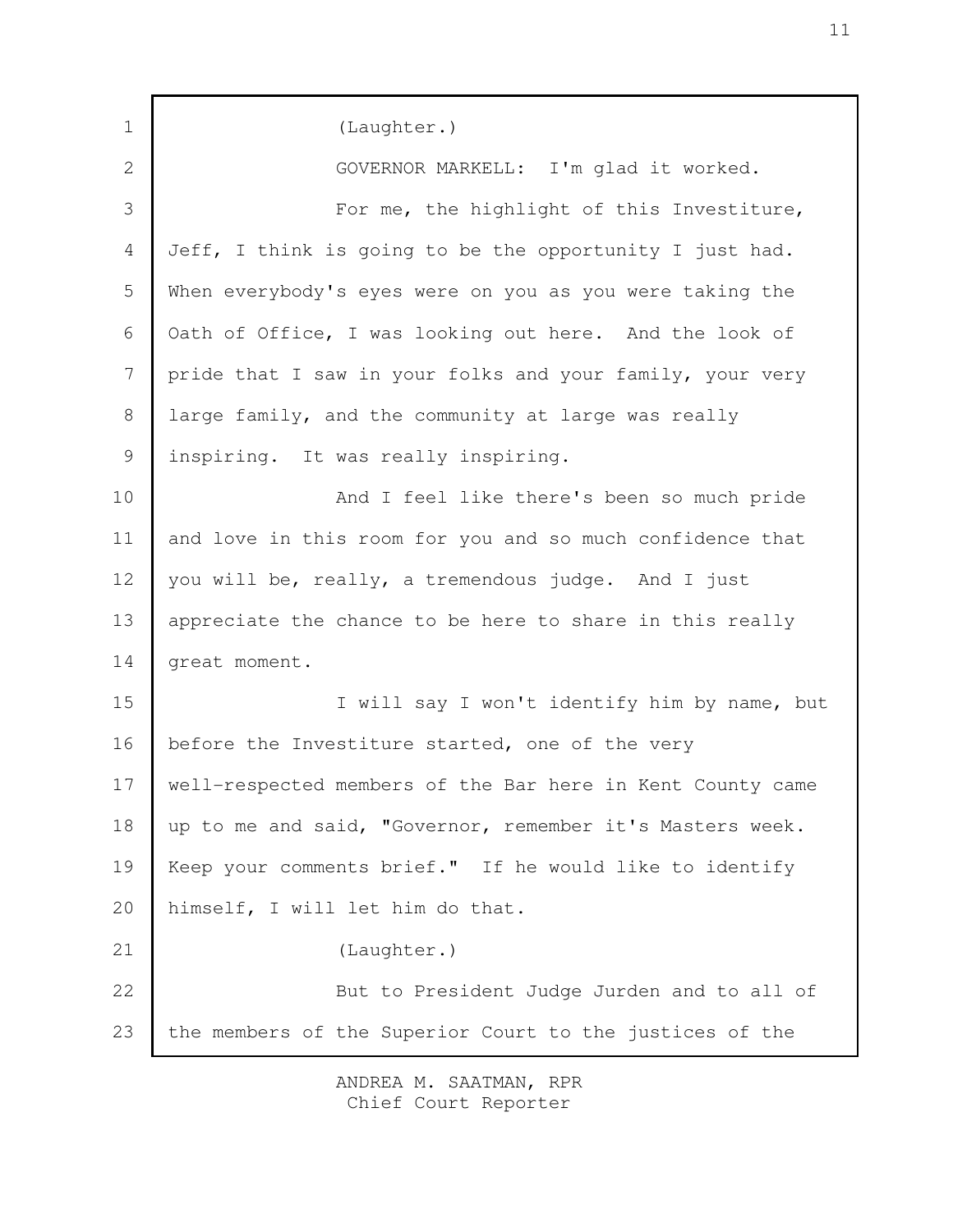Supreme Court who are here, to all the members of the judiciary, to Senator Blevins, thank you for the role that you took in making sure that this vote not only took place but ended up in a favorable vote. And I'm grateful to all the members of the Senate for the roles that you played. I also want to thank the members of the JNC, the Judicial Nominating Commission, for the important role that you play in making sure that we have such a fine judiciary here in Delaware. To Yvonne and all the members of the Bar, thank you as well. And most importantly, to Judge Clark and to your family, really, heartiest congratulations. I know this is a really big moment for you. You know, we in Delaware take enormous pride in the reputation of our judiciary, not just here in Delaware, and for that matter, not just across the country, but literally around the world. And when I had the opportunity to travel outside of Delaware to do economic development, the quality of Delaware's judiciary is something that always comes up. And that reputation exists because of the outstanding jurists that we have, those who have inspired so much faith 1 2 3 4 5 6 7 8 9 10 11 12 13 14 15 16 17 18 19 20 21 22 23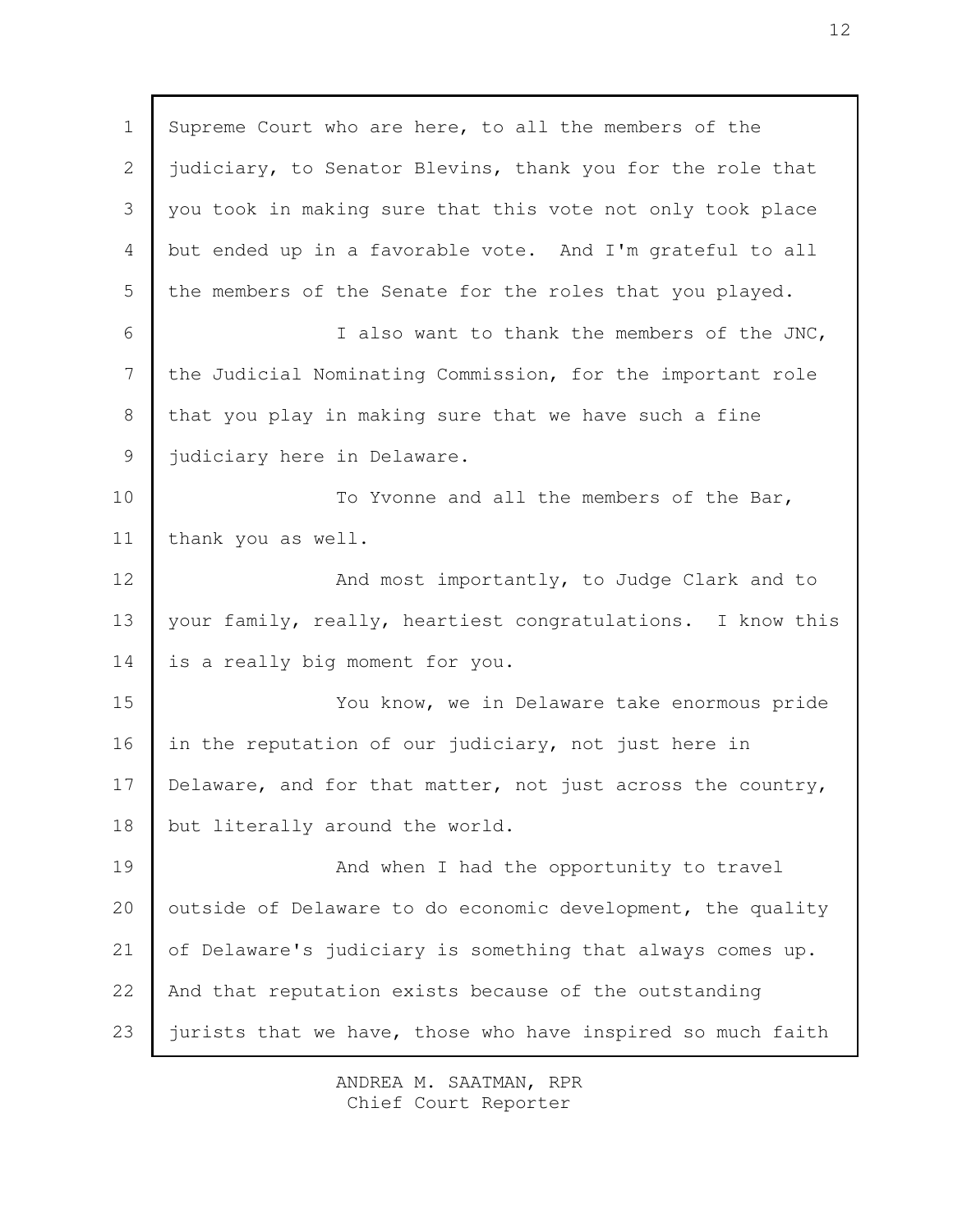in our legal system. And as a veteran of the United States Army and a well-respected attorney now with almost two decades of experience, Jeff Clark's service to our country and to our community has created a strong foundation from which he can continue to build on the outstanding legacy of our courts. His work ethic is apparent not only to his clients and colleagues but also in all of his commitments to our community. He was a member of the Smyrna School Board for many years. I see the superintendent of the Smyrna School Board here with great pride. He served as a president of that board for three terms. He's a member, as you heard from the pastor, of the Kenton United Methodist Church, and has served as a director of the Smyrna Opera House as well. He has developed over the course of his legal career a reputation as a very dedicated, very focused attorney with incredible professionalism, paying attention to the details. All of these are qualities that will serve our state well in his new role. As an attorney and as a member of the Public Service Commission, Jeff has the practical experience to exercise sound and reasoned judgment on matters of great 1 2 3 4 5 6 7 8 9 10 11 12 13 14 15 16 17 18 19 20 21 22 23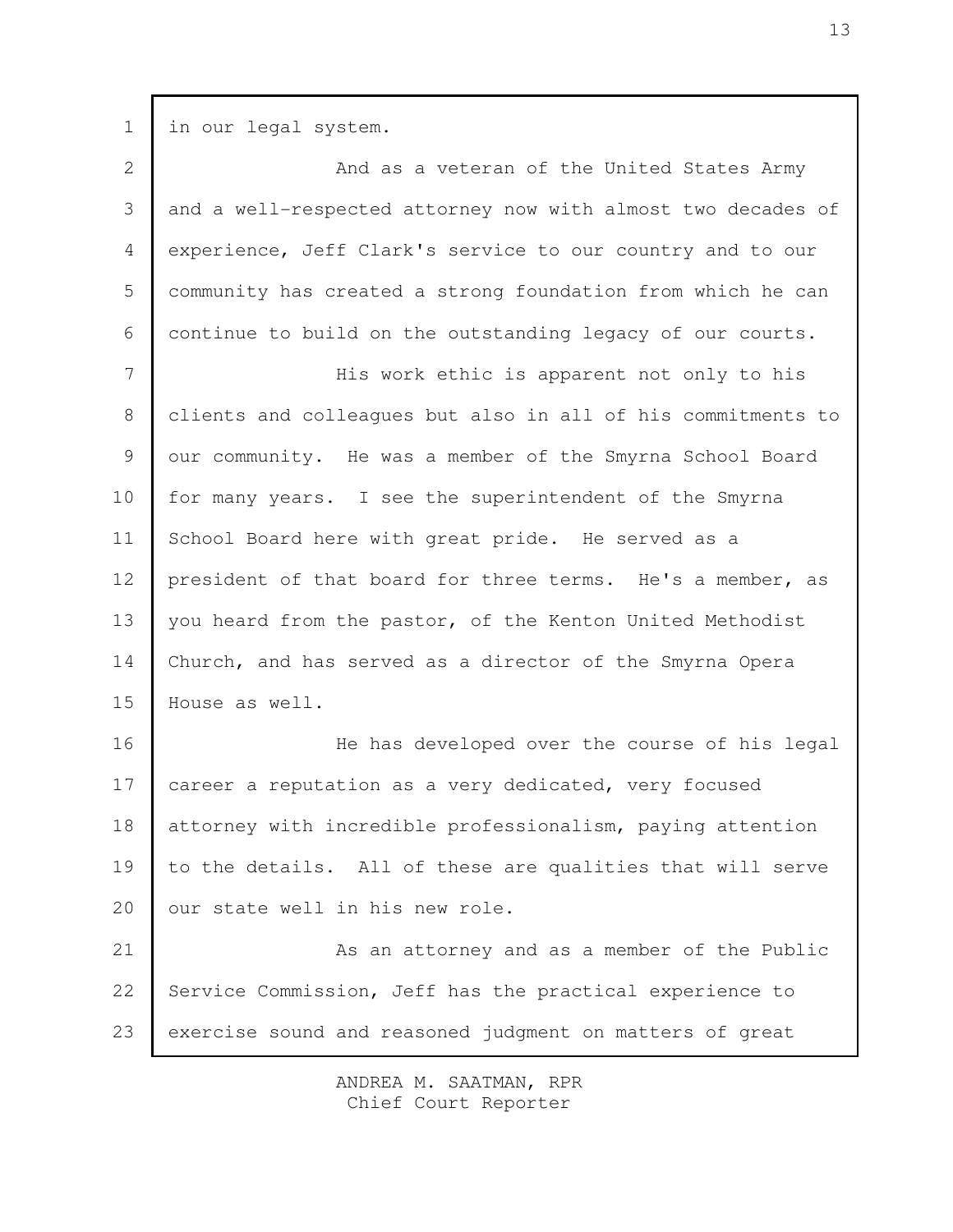| $\mathbf 1$     | importance to our state.                                     |
|-----------------|--------------------------------------------------------------|
| $\overline{2}$  | And, you know, I've had the opportunity over                 |
| 3               | my time as governor to meet with so many amazing members of  |
| 4               | the judiciary, and for that matter, many amazing candidates  |
| 5               | for the top judicial positions in our state, and there are   |
| 6               | certain qualities that stand out. There's wisdom. There's    |
| $7\phantom{.0}$ | legal expertise. There's a devotion to public service. But   |
| 8               | perhaps nothing is more important than an ability to value   |
| 9               | the rule of law above all else. And that is not as easy as   |
| 10              | it may sound.                                                |
| 11              | There's a biblical commentary that presents                  |
| 12              | the case of a judge deciding a civil dispute involving a     |
| 13              | monetary award, and it addresses the judge who is tempted to |
| 14              | say the poor claimant has no case, but he needs the money    |
| 15              | more than the rich defendant does.                           |
| 16              | Well, while the intentions of that decision                  |
| 17              | may sound good and honorable, we know that we rely on our    |
| 18              | judges to take a different approach. To recognize that no    |
| 19              | matter the circumstances or the intentions, we rely on a     |
| 20              | system that applies the law consistently in every case, and  |
| 21              | a loss of confidence in that system would be a grave threat  |
| 22              | to everybody, especially those who are most disadvantaged    |
| 23              | among us.                                                    |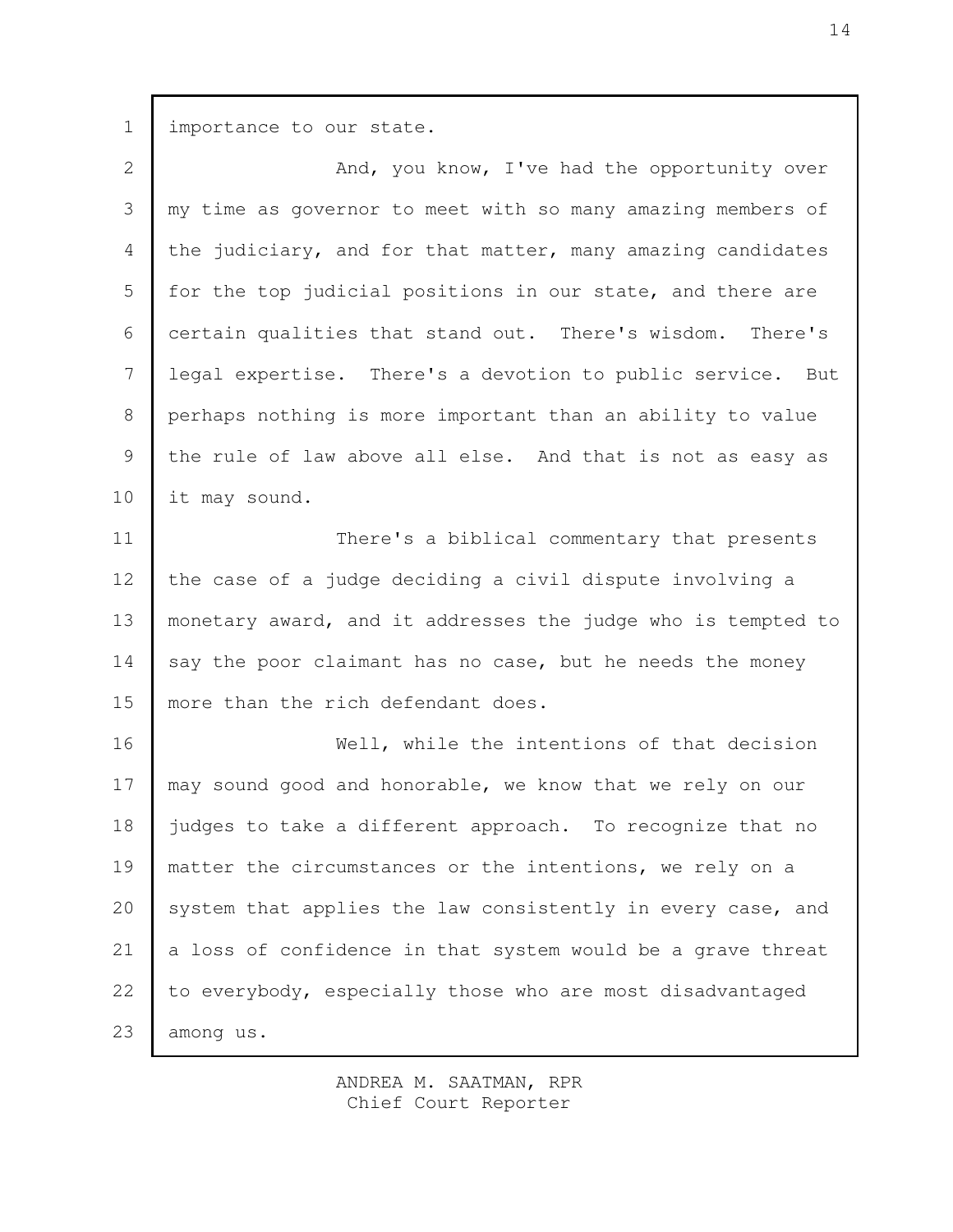A fair society requires a neutral justice system that everybody can count on from a wealthy businessperson to the ex-offender just released into a crime-ridden neighborhood. As Sigmund Freud said, "The first requirement to civilization is justice; the assurance that a law, once made, will not be broken in favor of an individual." And Jeff has demonstrated a deep commitment to this county and to our state, and importantly, a commitment to the values that are most critical, to having the trusted judiciary that a healthy democracy requires. He's got the intellect, he's got the experience, and he has demonstrated a thoughtful approach to the law, and all of this makes him an ideal person to continue our State's tradition of judicial excellence. Jeff, I am highly, highly confident that you will inspire continued faith and trust in our justice system, and I am truly proud, I am proud, to have nominated you to serve on this court. Congratulations. (Applause.) RESIDENT JUDGE WITHAM: Thank you, Governor Markell. Now I invite the Honorable Patricia M. 1 2 3 4 5 6 7 8 9 10 11 12 13 14 15 16 17 18 19 20 21 22 23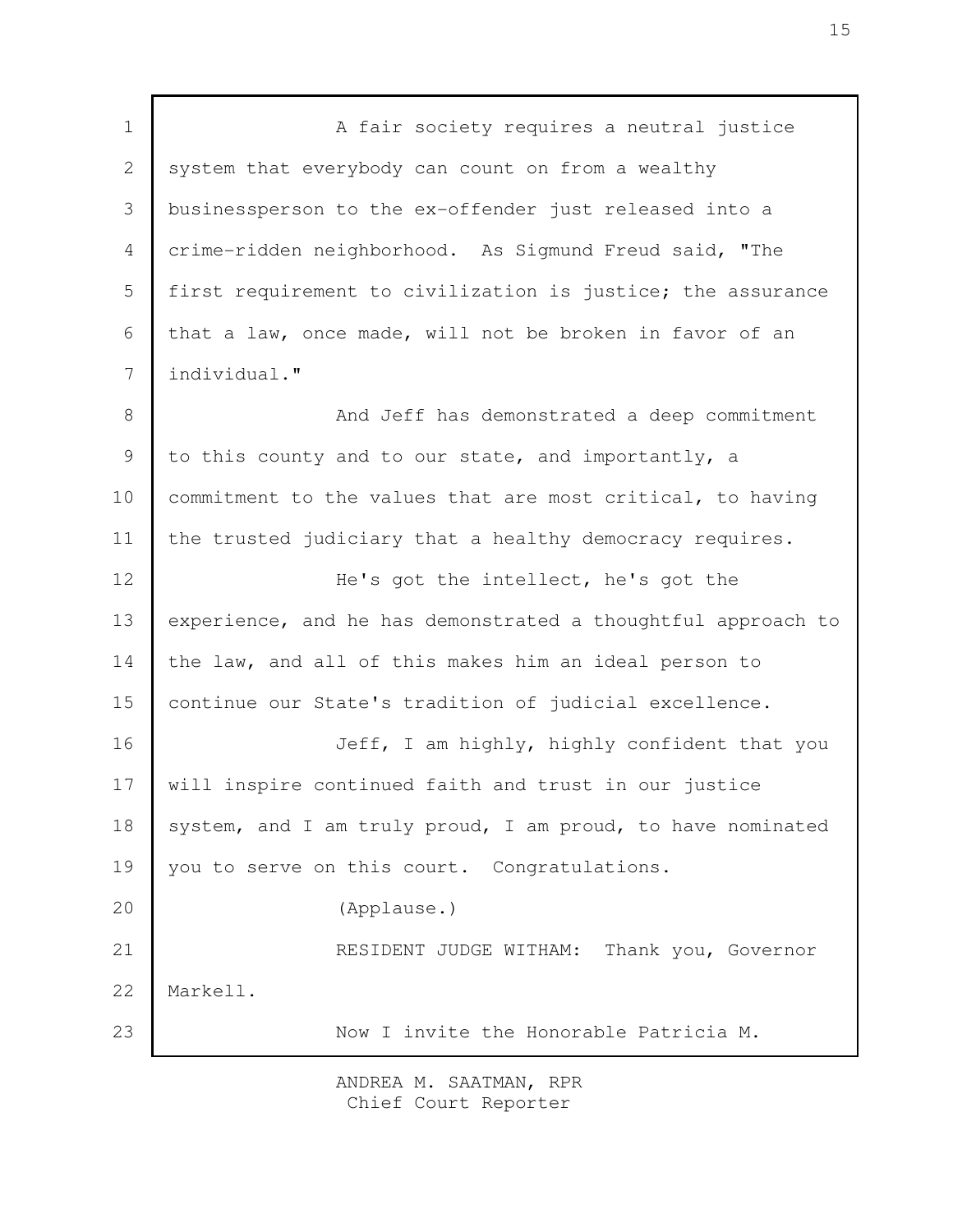Blevins, President Pro Tempore of the Delaware State Senate, to speak. (Applause.) MS. BLEVINS: Thank you, your Honor. I didn't expect to get this emotional. I felt very emotional there when Jeff was being robed. I didn't expect that. And I saw that reflected also in his family, to feel like we are all one here today in these great feelings that we're having. Many of the remarks in the notes that I took about Jeff mirror some of what the Governor said, and I think it's worth repeating because it reflects who he is and what he means to all of us and to the community. We all think different things when we consider Superior Court. It's a fascinating court with ever-changing cases and issues. Cases include the State's most notorious crimes, important and ground-breaking lawsuits, and other civil cases, the whole spectrum of gun, property, and drug crimes that touch every one of Delaware's communities. Nothing this court does is mundane or unimportant. But here's what I think of the most often when I think about the Superior Court: I think about really smart judges, careful decision-makers, people giving strong support and guidance 1 2 3 4 5 6 7 8 9 10 11 12 13 14 15 16 17 18 19 20 21 22 23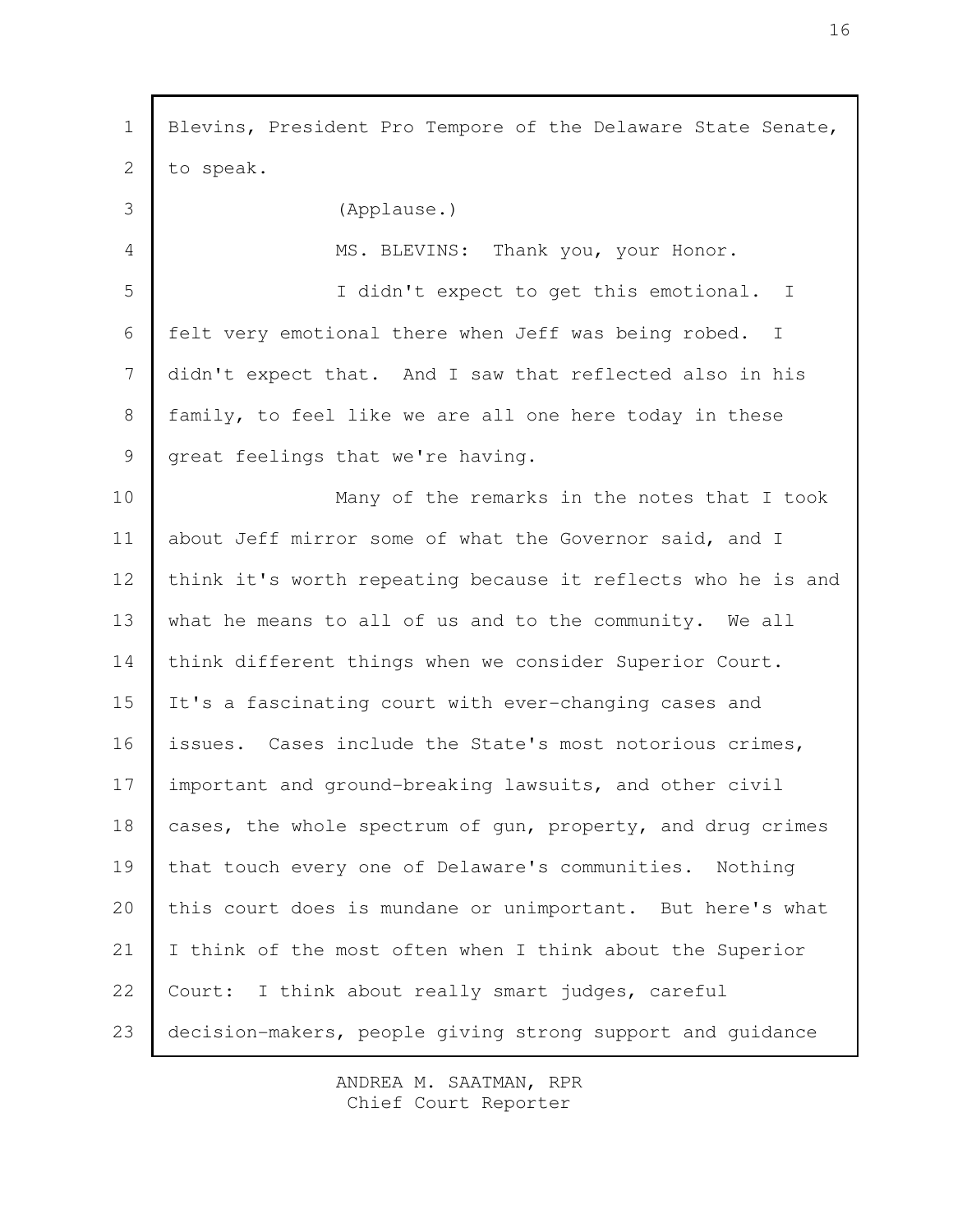to hard-working jurists. I think we have an exceptional Superior Court, and I think this court is really lucky to gain Jeff Clark. When you look around this room today, you see so many of Jeff's colleagues from all the roles in which he served. Jeff was raised in public service, and he's made it his life. From the military to the school board to the Public Service Commission, Jeff gave more to his community than anyone I've ever known. Most importantly to me and my Senate colleges was his service for so many years as a senate attorney. Jeff never tried to anticipate what we wanted to hear because he couldn't give a biased answer if he tried. He always gave us a reasoned, thorough, and accurate interpretation of the law each and every time we asked him to testify on the Senate floor. He drafted laws that made our state a better place, and he gave us good legal advice even when we didn't know enough to ask for it. We are very lucky in Delaware that this great court will have another exceptional judge on board. There couldn't be a better fit for both Jeff and for the court. I don't get many chances to thank our judges 1 2 3 4 5 6 7 8 9 10 11 12 13 14 15 16 17 18 19 20 21 22 23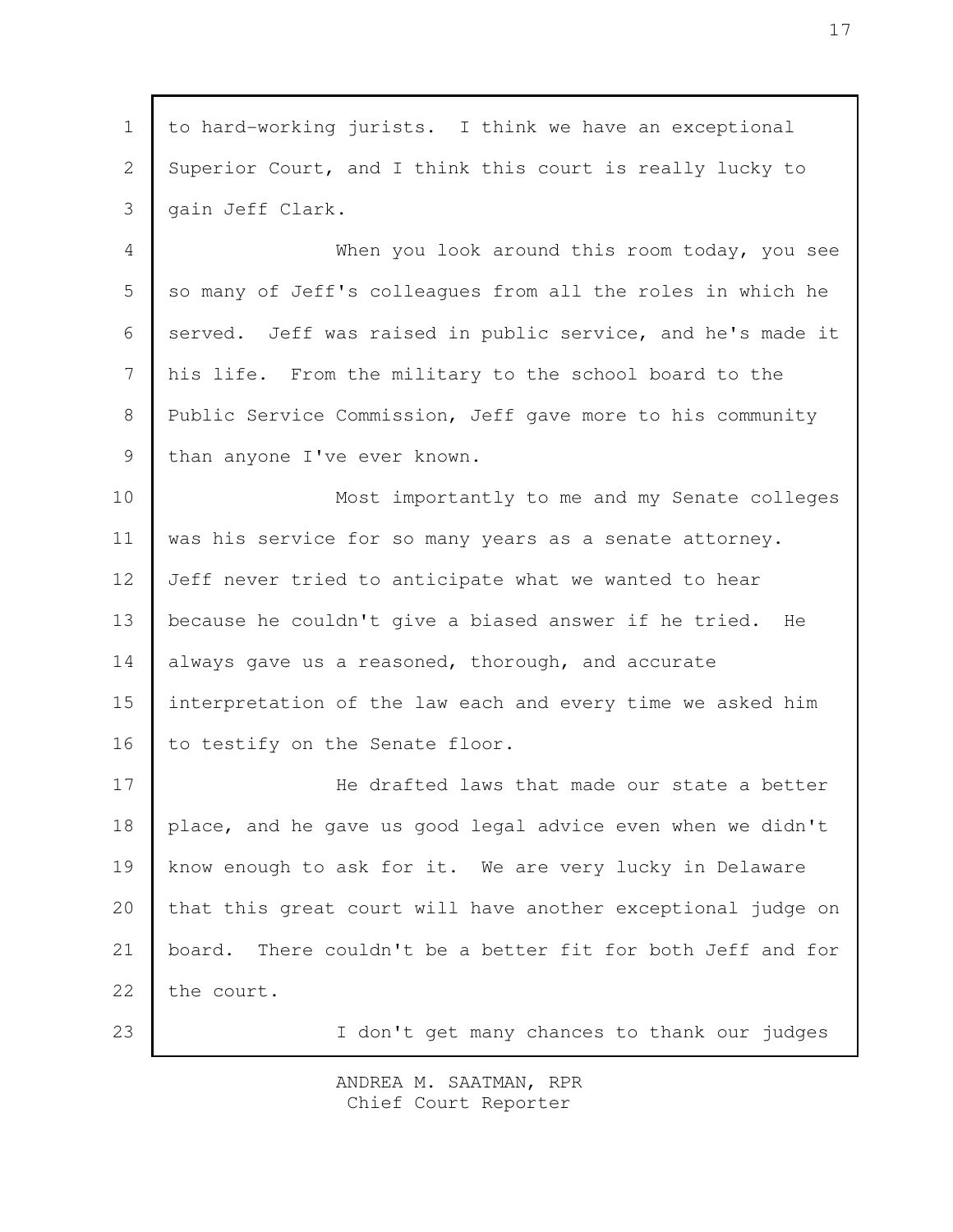for doing what they do. And I do thank you. You are appreciated. But today I want to thank Jeff Clark for once again stepping up and serving our state and our country. Delaware will once again be better for his service. Congratulations. (Applause.) RESIDENT JUDGE WITHAM: Thank you, Senator Blevins, for your remarks. Our next speaker is the 67th president of the Delaware State Bar Association, my friend, Yvonne Saville. (Applause.) MS. TAKVORIAN SAVILLE: Good afternoon. When we first become admitted as Delaware lawyers, I suspect that many of us wonder what positive contributions we can and will make to our legal community to continue the great traditions of our Delaware Bar. Judge Clark's accomplishments, which have also been expressed by Governor Markell and Senator Blevins, speak volumes as to his 18-year endeavor to uphold the cornerstone values of Delaware practice, which is civility, strong work ethic, and professionalism within the Bench and Bar. For anyone who's ever had a case with Judge 1 2 3 4 5 6 7 8 9 10 11 12 13 14 15 16 17 18 19 20 21 22 23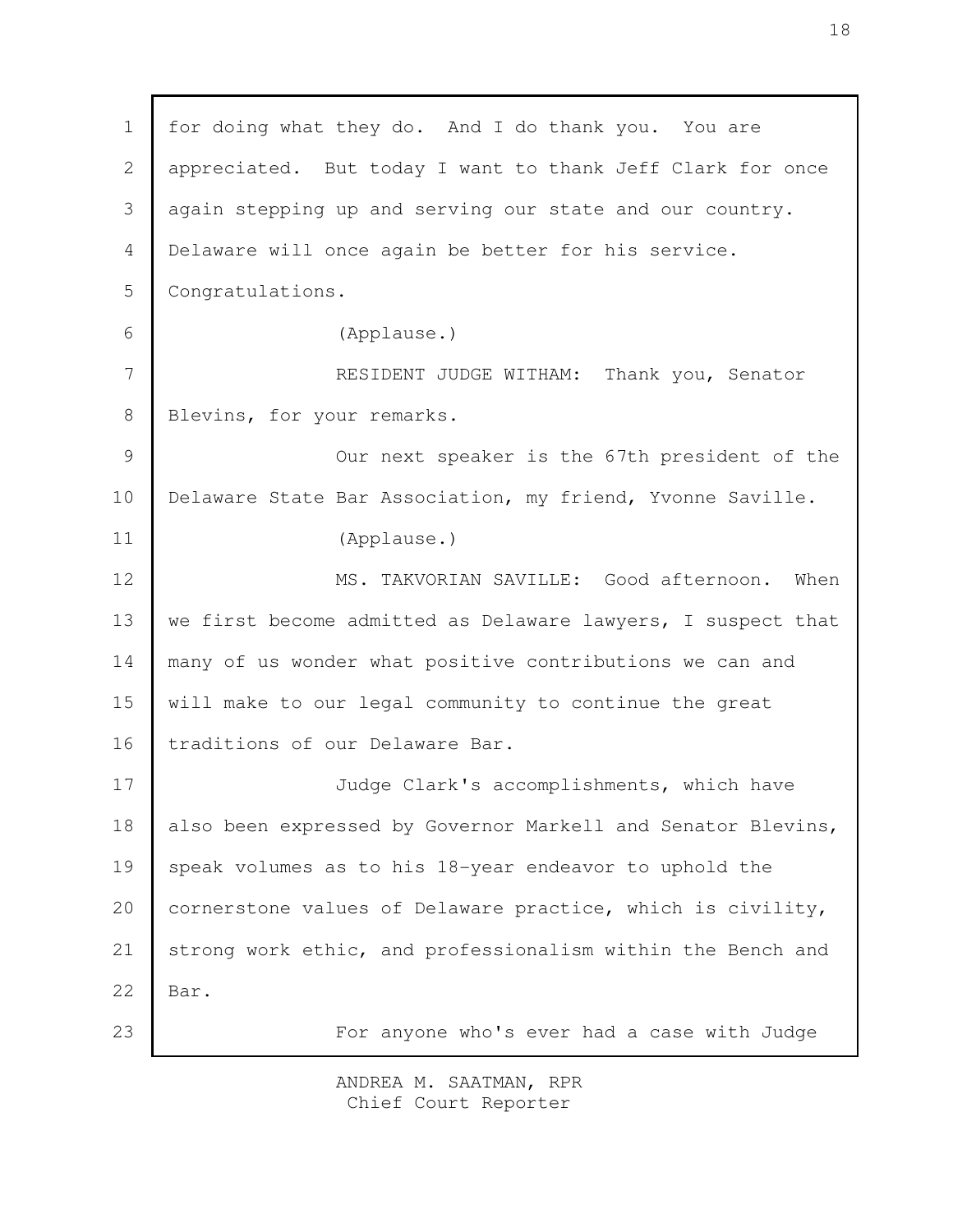Clark, they will certainly attest to his attention to detail and preparation of litigation. While I never served on the opposite side of Judge Clark, I've had the pleasure of acting as an arbitrator or a mediator for him many times before, and his diligence and thoughtfulness with the cases has always impressed me. He learned from some of the best trial lawyers in the state, his partners at Schmittinger & Rodriguez, and he rose to the forefront of his field of practice, and I suspect that's one of the many reasons that we're here today. You can't find a better role model than Judge Clark. In addition to handling an incredibly busy trial practice in both civil and criminal law, Judge Clark also recognized the importance of setting an example for and being available as a resource for non-practitioners both within and outside his firm. He has served our country in the U.S. Army. He's a proud veteran, practiced as a legislative attorney for the Delaware Senate for 16 years, and as you have heard, has been active in his community. We all know that Judge Clark meets all of the high standards that we strive for as practitioners and has gained the respect of his peers. 1 2 3 4 5 6 7 8 9 10 11 12 13 14 15 16 17 18 19 20 21 22 23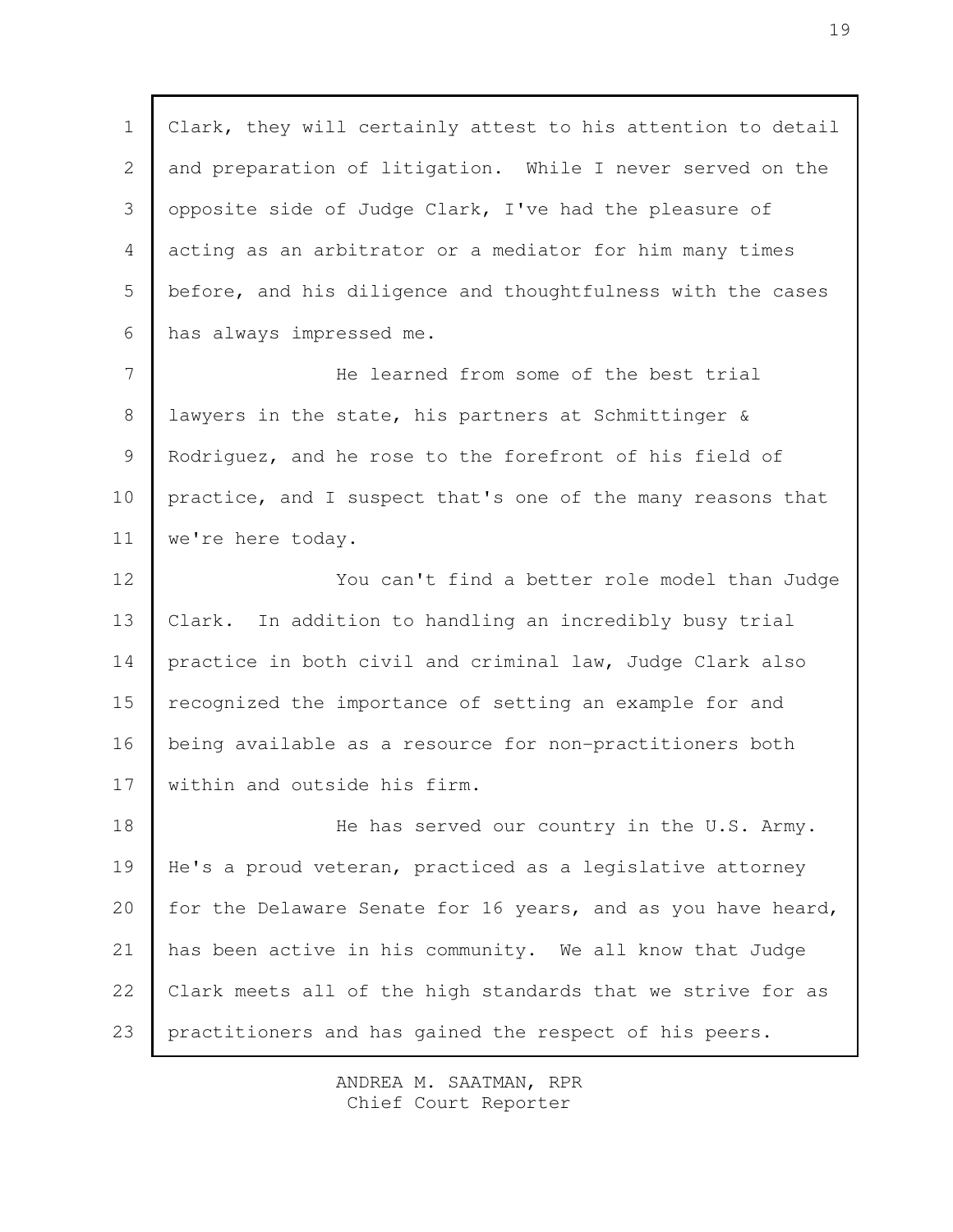All of the attributes that made him a successful lawyer - an even temperament, the ability to listen, a strong legal acumen, combined with the finely-honed ability to communicate effectively - are the same qualities that will make his ascension to the Bench a welcome one for all who will practice before him. Knowing that he will apply himself to those judicial duties and responsibilities with the same fervor and spirit that I witnessed in private practice ensures his tenure on the Bench will be an outstanding addition to an already esteemed group of jurists. Jeff, I know today is a great source of pride for you and your family; your wife, Kristen; your children, Thomas and Katherine; and your parents, Donald and Ruth; as well as your entire extended family at Schmittinger & Rodriguez, many of whom are here in support of you today. I also know from our personal conversations that you recognize the wonderful professional and personal support you've had to advance you to the next chapter of your career where you will begin serving the litigants and the citizens of this jurisdiction in a different capacity. You have shared with me how ready you are to tackle these new challenges ahead and how delighted and 1 2 3 4 5 6 7 8 9 10 11 12 13 14 15 16 17 18 19 20 21 22 23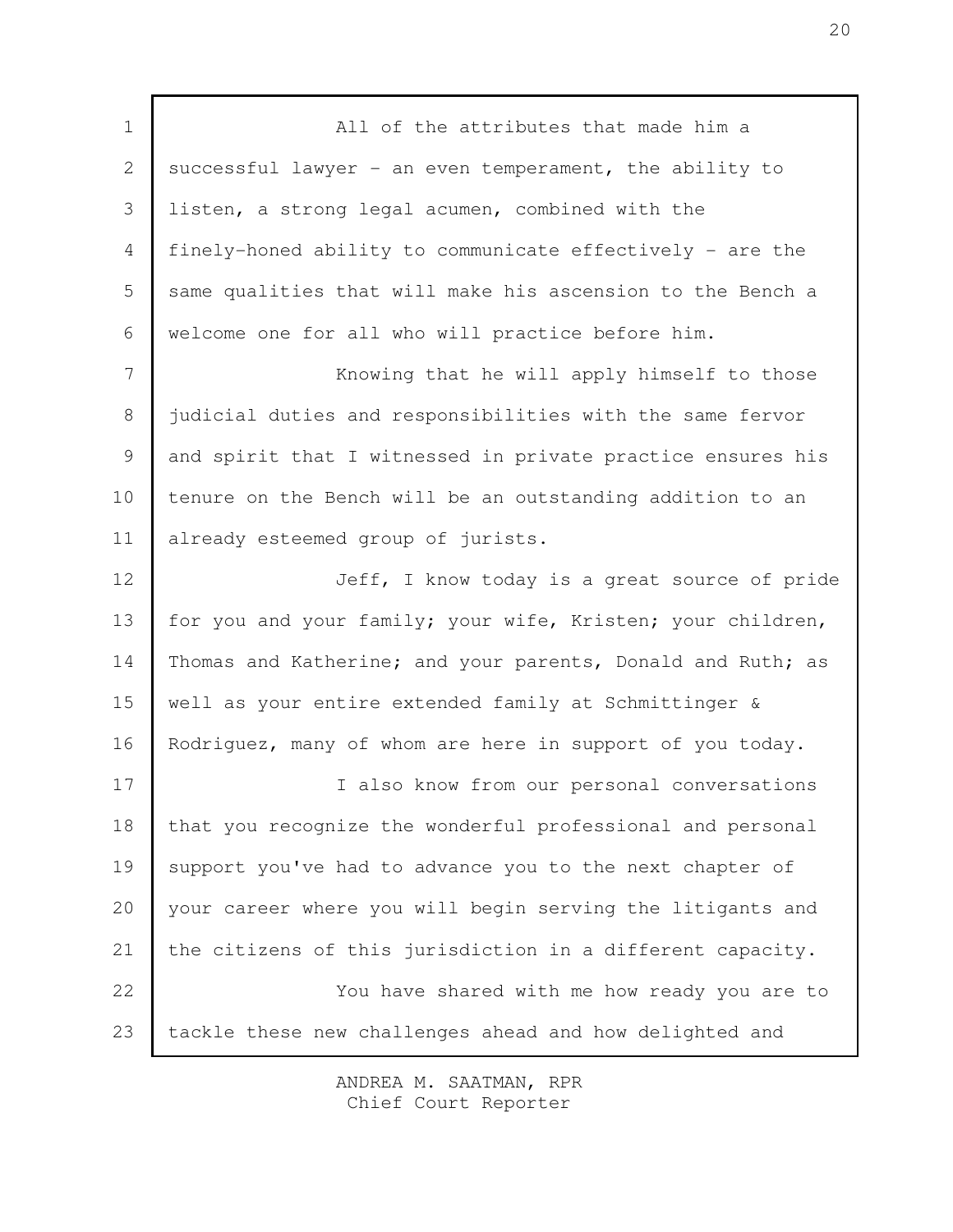humble you are to accept this honored position. We have no doubt that you will continue to be as dedicated as you have always been to our profession and will strive to make the same positive contributions you have made from day one. Congratulations on your appointment to the Superior Court, and best wishes always. (Applause.) RESIDENT JUDGE WITHAM: Thank you, President Saville. We will now hear from the Honorable Randy J. Holland, Justice of the Delaware Supreme Court. Justice Holland. JUSTICE HOLLAND: Thank you, Judge Witham, Governor Markell, Senator Blevins, President Judge Jurden, my colleagues on the judiciary, friends and family of Jeff Clark. This is a great day, and it's a perfect day to a week that started off with a group of significant events. First, there was an article in the News Journal about Governor Markell's many judicial appointments. He's now appointed 35 people to the Delaware judiciary, some of them reappointments, and 19 new appointments. And I think it's also a week when we started 1 2 3 4 5 6 7 8 9 10 11 12 13 14 15 16 17 18 19 20 21 22 23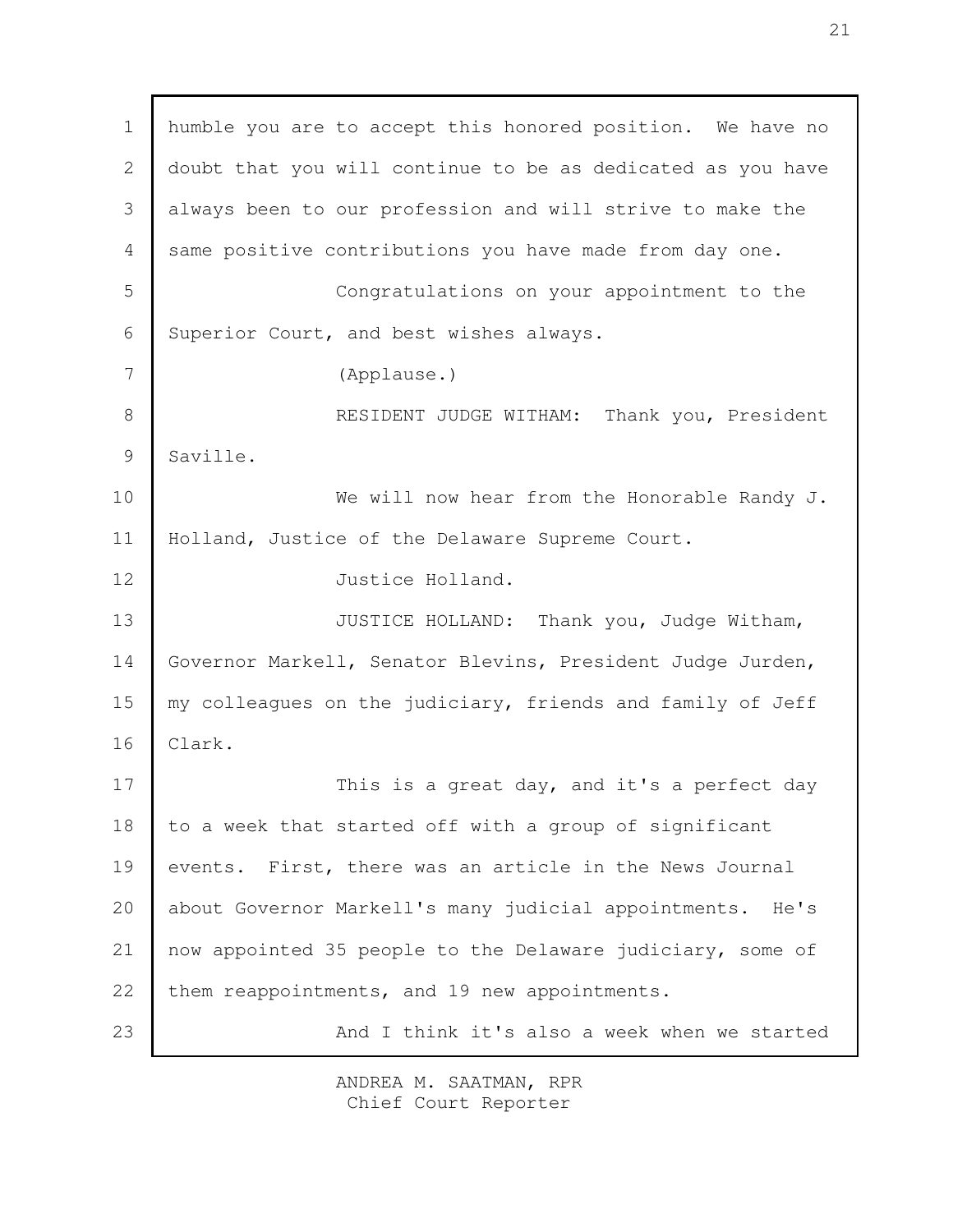the opening day of baseball. The reason I mention baseball is because there's a connection between Governor Markell's appointments and baseball. His 35 appointments, they have all been hits. He's batting a thousand percent. And most people would be happy batting a thousand percent, but that's not Governor Markell. He's not content with singles. And not only does he have a thousand percent batting average, what we really want to look at is his slugging average. And it's my honor today to be sitting between two of his home runs, President Judge Jurden and Judge Clark. (Applause.) JUSTICE HOLLAND: This is also a special day for all of you to be in the room with the judges of the Superior Court. Virtually all of the judges of the Superior Court are here today for this special investiture either on the bench with me or in the jury box. And we have heard several things about the Superior Court, but one thing you should know is that for more than a decade, the Chamber of Commerce of the United States has ranked the judiciaries in all 50 states. And for all ten years, the Delaware judiciary has been ranked number one for being fair. 1 2 3 4 5 6 7 8 9 10 11 12 13 14 15 16 17 18 19 20 21 22 23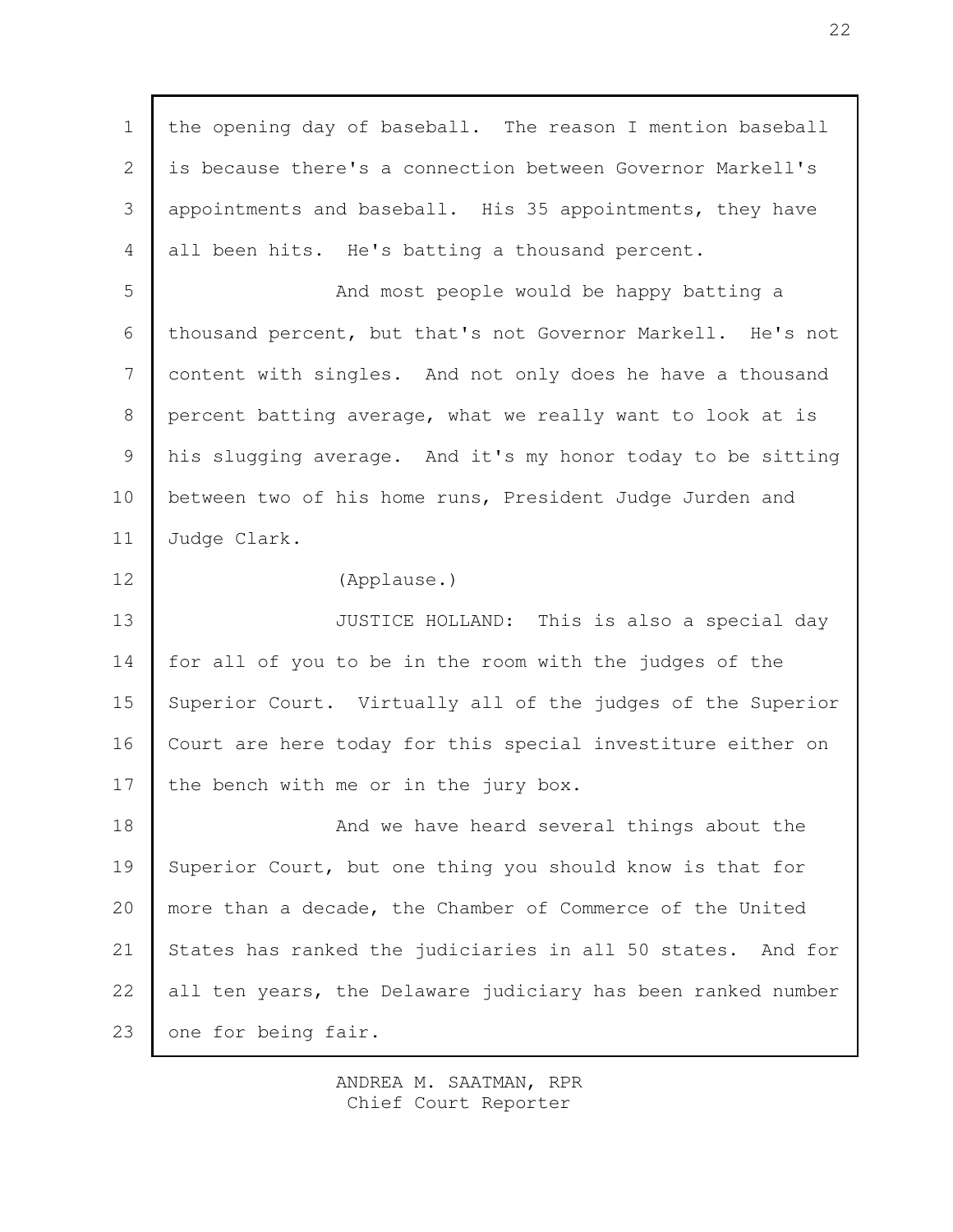(Applause.) JUSTICE HOLLAND: And I mention that because the primary reason we have been ranked number one we can attribute to the Superior Court, and as Senator Blevins said, the way they conduct jury trials. So Judge Clark is joining the best court in the United States. I think it's an honor for all of us to be here with him, especially for me, because I met Judge Clark as a law student at Widener Law School. He was an intern for the Delaware Supreme Court with Justice Hartnett. He was one of the prestigious Wolcott scholars, and he made a great impression on me the first time, and the impression has gotten better ever since. Judge Clark graduated from Widener second in his class. And you can imagine when you graduate second in your class, you can just do about anything you want to do. And what did he want to do? He wanted to come home. He came to practice law in Dover, and we've all been better for that decision. His qualities were apparent to me not only as a student but as a young lawyer, and even though he was only a year out of law school, I asked him to be on the Delaware Law Review published by the Bar Association so that we would 1 2 3 4 5 6 7 8 9 10 11 12 13 14 15 16 17 18 19 20 21 22 23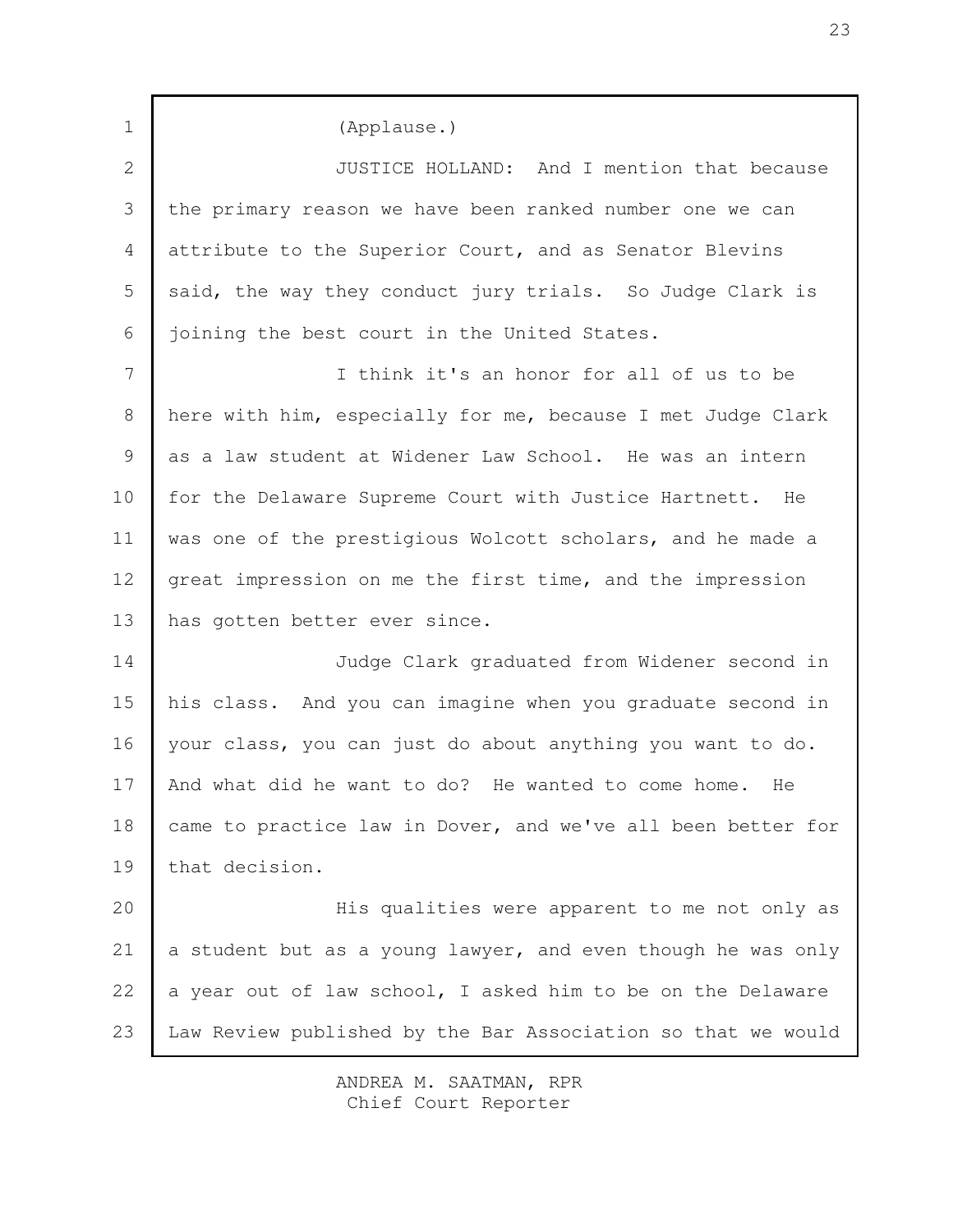| $\mathbf 1$ | have the highest quality of articles being read by the         |
|-------------|----------------------------------------------------------------|
| 2           | members of the Delaware Bar.                                   |
| 3           | When we're looking for judges, we're looking                   |
| 4           | for a lot of different qualities, as you've heard, but one     |
| 5           | of the things you can imagine we're looking for is judgment.   |
| 6           | And there's a famous philosopher named Kant who talked about   |
| 7           | the fact that many professionals, including lawyers and        |
| $8\,$       | judges, could be experts in the law and they could be so       |
| $\mathsf 9$ | expert that they could even be professors, but they stumbled   |
| 10          | in application of the law because they lacked judgment.        |
| 11          | That's not going to happen with Judge Clark. He has superb     |
| 12          | judgment.                                                      |
| 13          | A similar theme was picked up by the dean of                   |
| 14          | Yale Law School who wrote a book called The Lost lawyer, and   |
| 15          | in that book, he said the outstanding lawyer, the person       |
| 16          | who's a role model for everyone else, is not just an expert    |
| 17          | in the law. He's a person of practical wisdom. And that's      |
| 18          | what we have with Judge Clark: A person of practical           |
| 19          | And that's very important when your ethics and your<br>wisdom. |
| 20          | moral principles are being tested. Jeffrey Clark has been      |
| 21          | the ideal lawyer, and he will be the ideal judge.              |
| 22          | The other thing we're looking for in judges                    |
| 23          | is character. And, again, Dean Kronman talked about the        |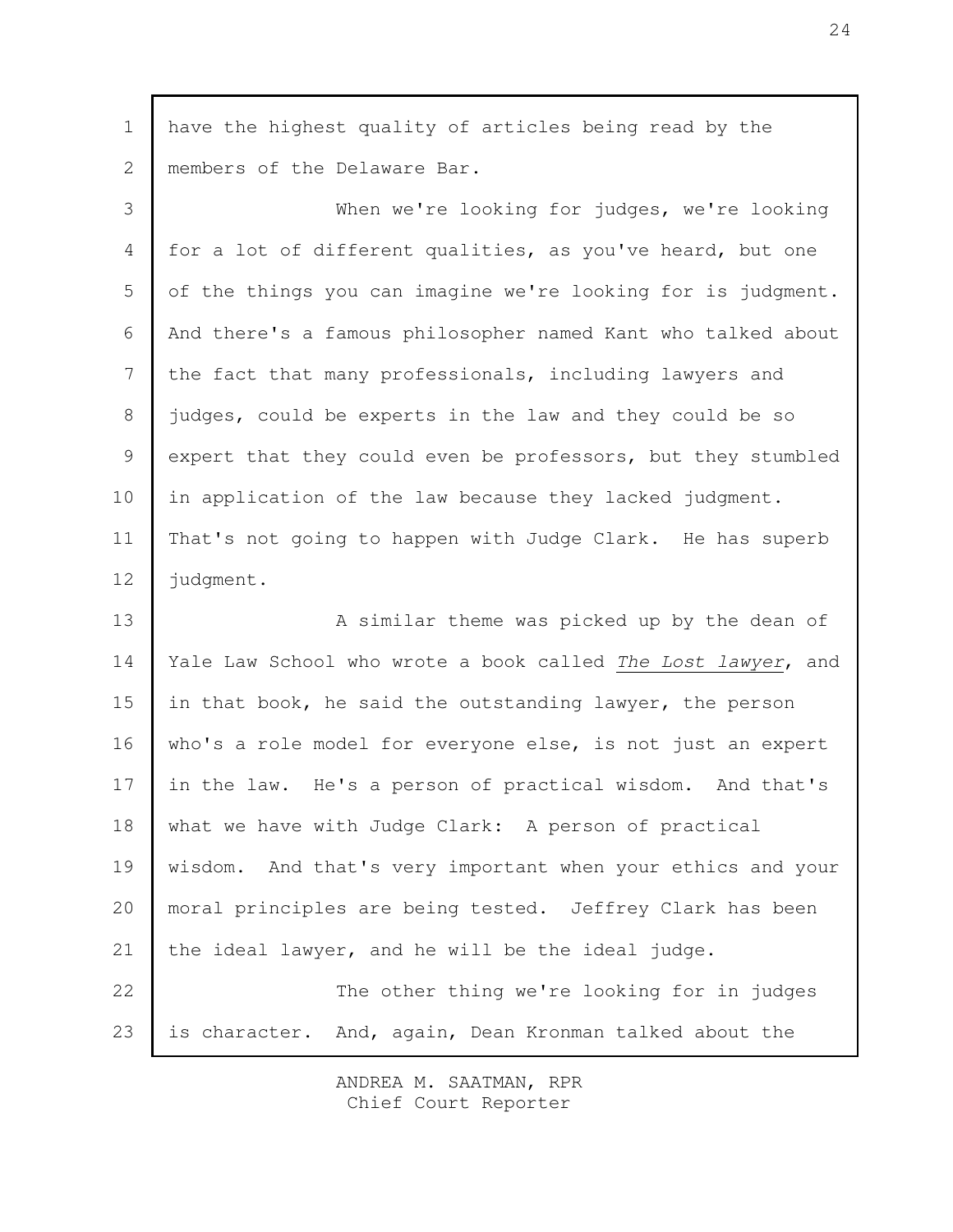ideal lawyer as a person of character. It's not only an accomplished expert in the law but a human being who has profound skills and discharges them with integrity for the public good. That's Judge Clark. Integrity comes from character. And next week, we'll be celebrating the 150th anniversary of the death of Abraham Lincoln. And Abraham Lincoln made an analogy between character and a tree. And he said a tree really is your character, but the shadow of the tree is your reputation, and we can never get away from our reputation. We are very fortunate in Delaware to have people like Yvonne Saville, the President of the Bar, and the other people who are here today who are persons of integrity and character. As a young lawyer, like a young tree, you need someone who is going to nourish and help you develop your character and grow. Judge Clark was very fortunate to be in the firm of Schmittinger & Rodriguez, and Nicholas Rodriguez was one of his early mentors, a person of exemplary skills who is another ideal lawyer. And Judge Clark realized that he could learn from senior members of the Bar, so immediately upon becoming a member of the Bar, he joined the Terry-Carey American Inn 1 2 3 4 5 6 7 8 9 10 11 12 13 14 15 16 17 18 19 20 21 22 23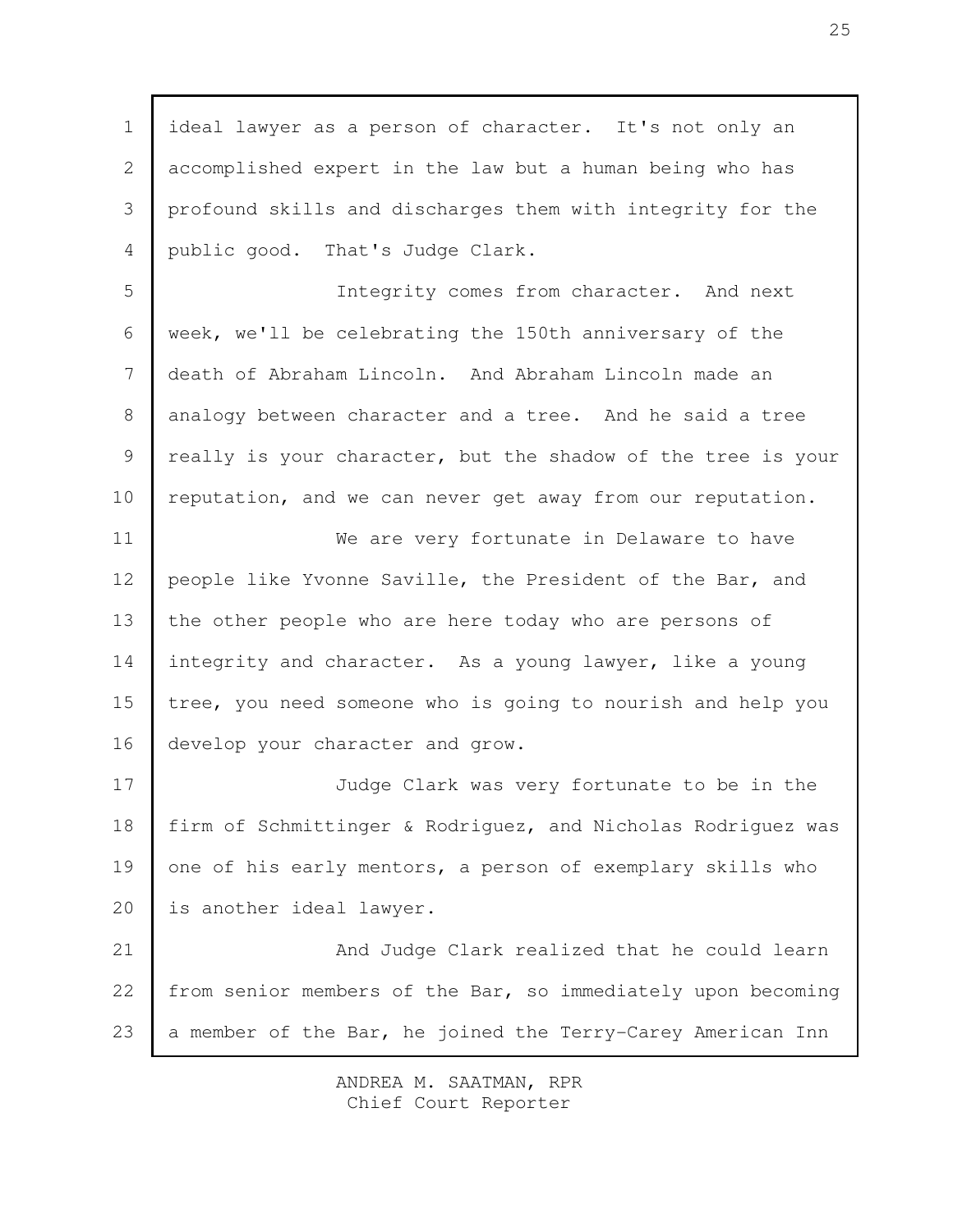| $\mathbf 1$    | of Court. And that is a group that's dedicated to ethics,   |
|----------------|-------------------------------------------------------------|
| $\overline{2}$ | excellence, professionalism, and civility.                  |
| 3              | And over the years, by being at his law firm,               |
| 4              | by being a member of the Inn of Court, his tree grew, and   |
| 5              | it's now a sturdy oak, and his shadow is sparkling. He has  |
| 6              | a sparkling representation.                                 |
| 7              | Two other things we look for in a judge are                 |
| 8              | commitment to the rules of law, as the Governor mentioned,  |
| 9              | and the courage to make difficult decisions. On June 15 of  |
| 10             | this year, we will celebrate the 800th anniversary of the   |
| 11             | Magna Carta. Eight hundred years ago, 25 bearings at        |
| 12             | Runnymede told King John no one is above the law. The rule  |
| 13             | of law is paramount. And ever since then, Magna Carta has   |
| 14             | been a symbol of the rule of law, a symbol of due process   |
| 15             | and equal protection for all.                               |
| 16             | If you look at the Delaware Code today,                     |
| 17             | Volume I, Page I, you will find the Magna Carta. Due        |
| 18             | process and equal protection are as important today as they |
| 19             | were 800 years ago, but they continue to be important       |
| 20             | because they are preserved and protected by judges like     |
| 21             | Judge Clark.                                                |
| 22             | And that's the last attribute: Courage.<br>As               |
| 23             | we know, Judge Clark has a distinguished military career. I |
|                |                                                             |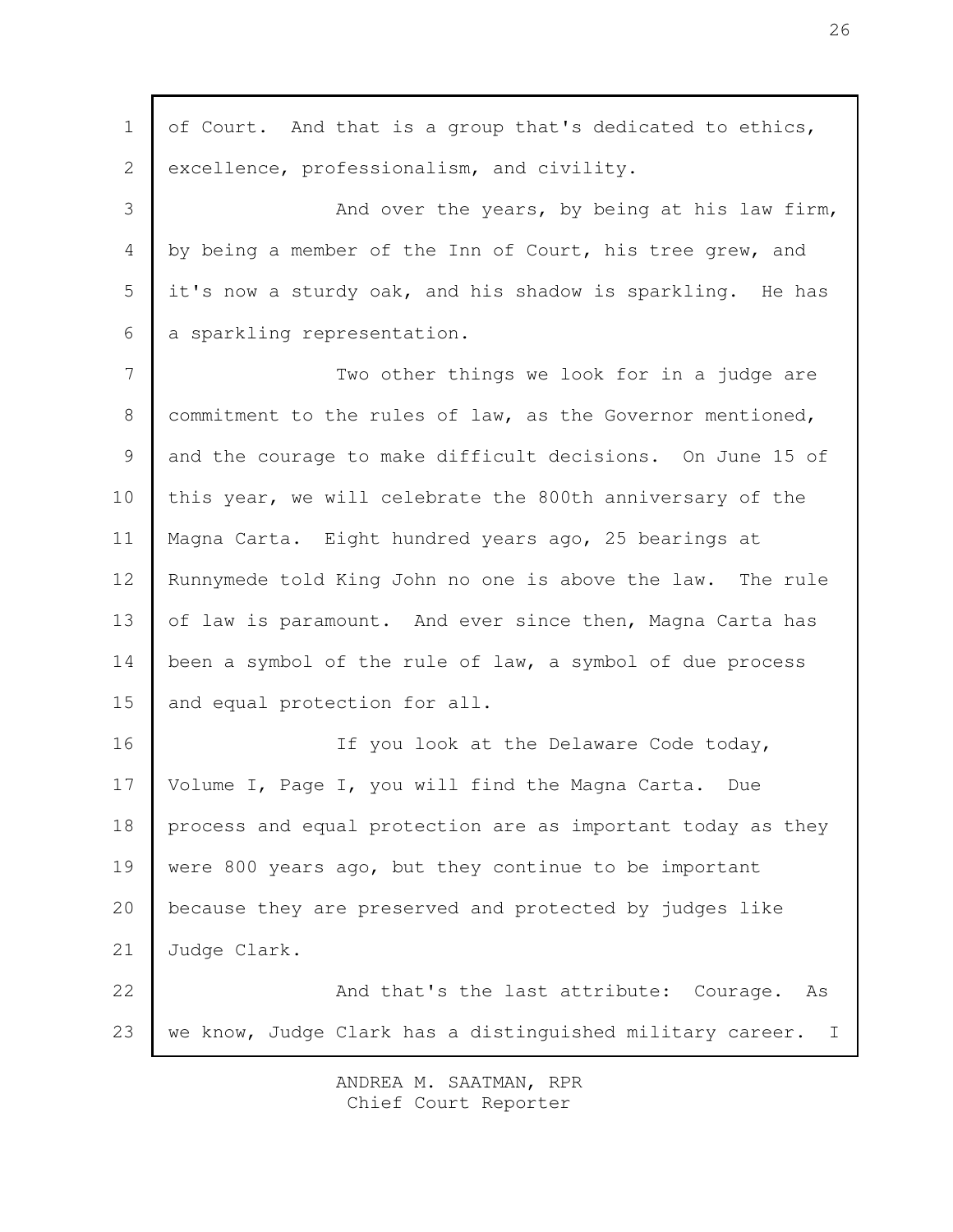| $\mathbf 1$    | think as an aside, I should tell you my father was in the    |
|----------------|--------------------------------------------------------------|
| $\mathbf{2}$   | Armored Division in WWII, so we have that connection.        |
| 3              | But as a member of the military, Judge Clark                 |
| $\overline{4}$ | saw the sacrifices that men and women made to preserve the   |
| 5              | rule of law. And with that knowledge, he is going to have    |
| 6              | the courage and the commitment to make those hard decisions  |
| 7              | the Governor was talking about, so that he will uphold the   |
| 8              | rule of law.                                                 |
| $\overline{9}$ | So today, Delaware is extremely fortunate                    |
| 10             | that we have the ideal lawyer who will make the ideal judge; |
| 11             | a person with courage, character, judgment, and commitment   |
| 12             | to justice. We're indeed fortunate in Delaware that a        |
| 13             | person with these remarkable skills would devote them to     |
| 14             | public service as a judge on the Superior Court.             |
| 15             | Congratulations.                                             |
| 16             | (Applause.)                                                  |
| 17             | RESIDENT JUDGE WITHAM:<br>Thank you, Justice                 |
| 18             | Holland, for those memorable remarks.                        |
| 19             | We will now hear from our newest judge of the                |
| 20             | Superior Court, the Honorable Jeff J. Clark.                 |
| 21             | Judge Clark.                                                 |
| 22             | JUDGE CLARK: Thank you, Judge Witham.                        |
| 23             | I would like to start by thanking Governor                   |
|                |                                                              |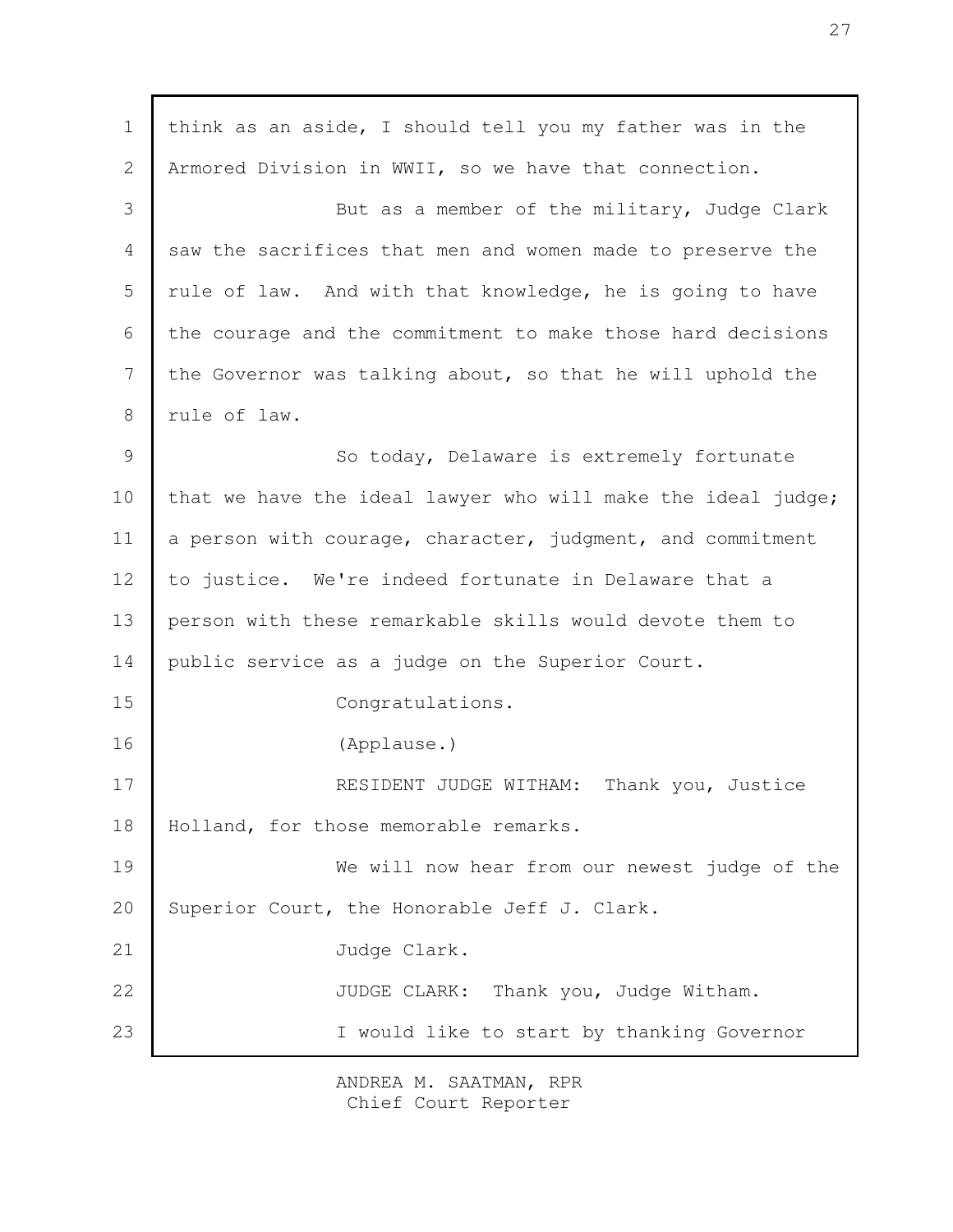Markell for showing the confidence in me to nominate me for this position. I'd also like to thank the Senate, who I had the privilege to work for for 16 years, for confirming me. In addition, I appreciate the Judicial Nominating Commission's consideration of my application and its forwarding of my name to the Governor for his consideration. I appreciate that each and every one of you were able to attend today. I'd also like to particularly thank the Governor, Senator Blevins, Justice Holland, Yvonne Saville, and also Reverend Kraft for being here today. I'm also thankful and I feel very blessed that many members of my family are here, including but not limited to my lovely wife, Kristen, of 24 years, my son, Tommy, my daughter, Katherine, and both of my parents, Ruth and Donald Clark. There is no way that I would have been able to undertake this new career journey without your patience, support, and guidance. I also want to thank the attorneys at Schmittinger & Rodriguez and the staff that I have been privileged to work with for the past 18 years. As a young lawyer, S&R provided me with an environment where I was encouraged to tackle new matters over a wide variety of subject areas and gave me the support to do so. The past 1 2 3 4 5 6 7 8 9 10 11 12 13 14 15 16 17 18 19 20 21 22 23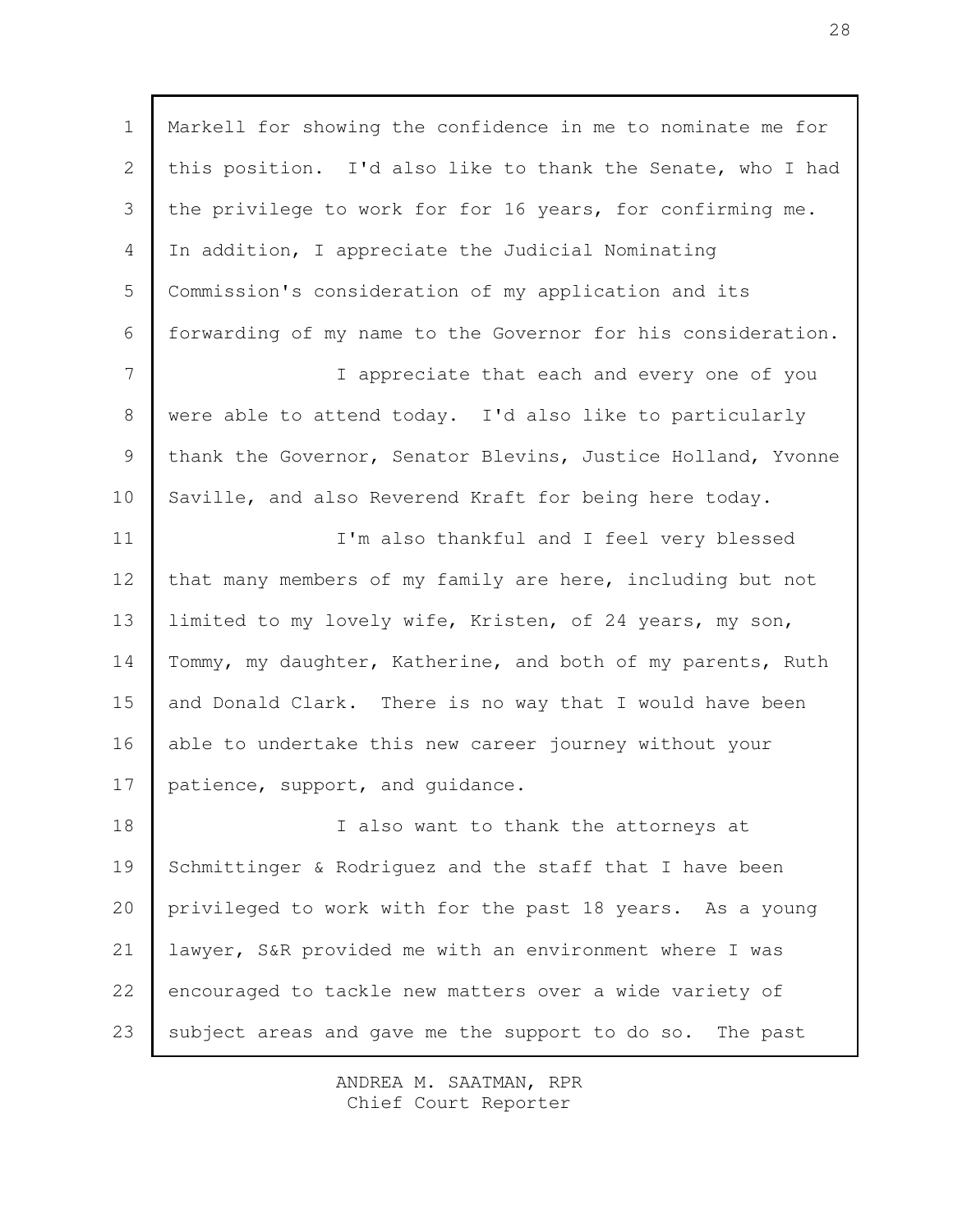and present staff at S&R have been second to none, and I appreciate the entire firm's kindness throughout the judicial application process. I'd also like to especially thank Denise DeVary for her help and support over the last 15 years. After she's worked with me this long, I am fortunate that she's agreed to go across the street with me to the court and continue to work with me there. Throughout my career, fellow members of the Bar of all three counties have always helped me to be a much better lawyer than I would have been. Especially on the criminal side where I practiced a lot more regularly as a younger lawyer, I learned much from these helpful senior attorneys and was able to provide much better representation to my clients because of their help in fielding courthouse questions, even sometimes in the middle of trials. I hope that I will be able to justify the confidence that's been shown in me. Thanks to all of you who have wished me luck and expressed support for my undertaking this new role. I understand the importance of the Court to the parties and the need to decide matters quickly, impartially, and to put everything I have into this new role. 1 2 3 4 5 6 7 8 9 10 11 12 13 14 15 16 17 18 19 20 21 22 23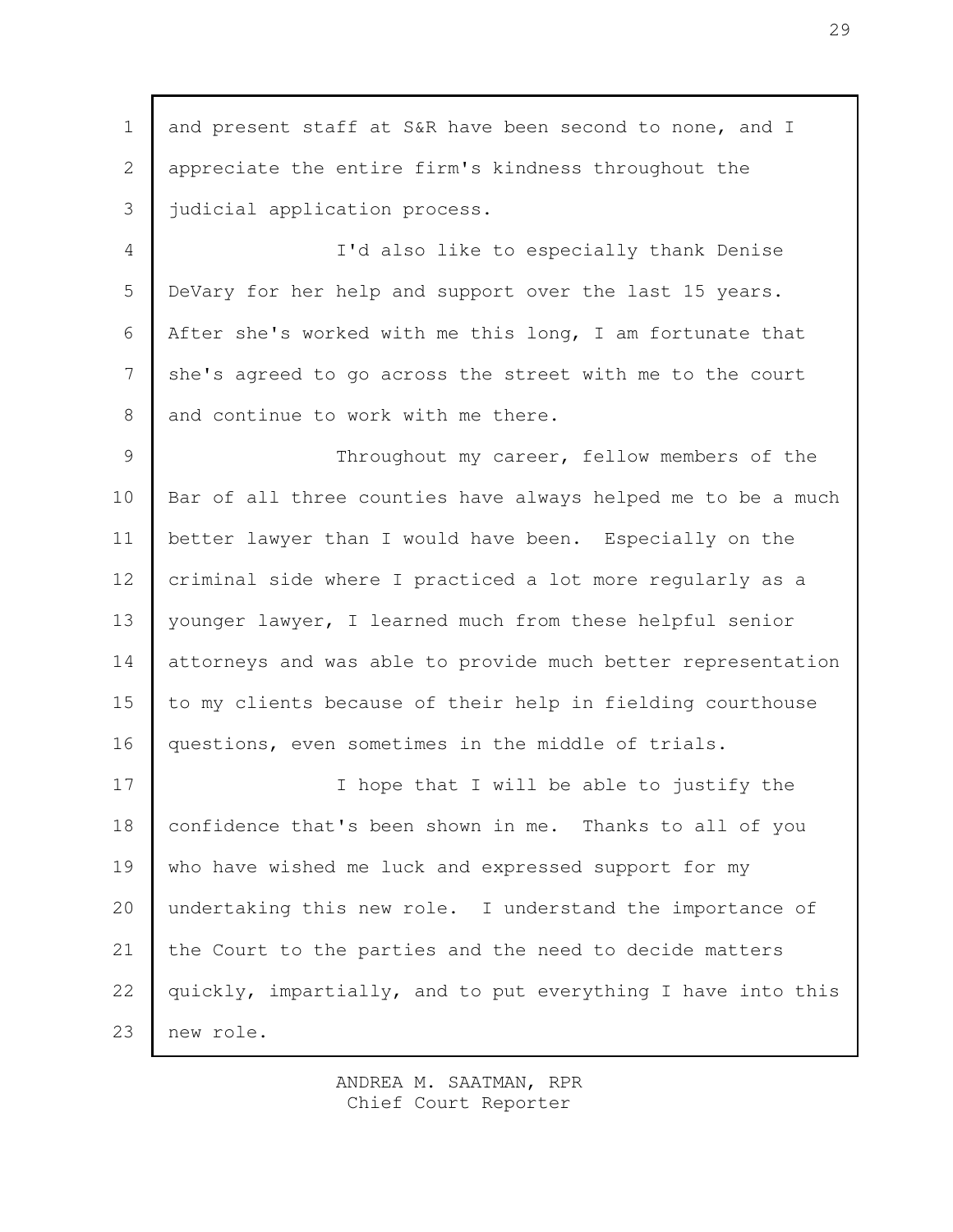I am exited about the challenges of the position and pledge to all of you to offer my best effort for every party in every case and to do everything I'm able to do to support the judiciary and the Bar. As we all know, the Delaware judiciary is second to none. There are many, many role models in each of our courts in the state who I've already learned from and hope to continue to learn from as I grow as a judge. I thank you for the examples you set. It's a very humbling and sometimes intimidating position to sit up here with all of you present. I do have enough experience on both the criminal and the civil sides to know how much of a difference the Court makes in the lives of all of the persons that come before it. I'm also aware that I have a lot more than just a little bit still to learn. I hope that my excitement about serving the state in this position will help make me the quick learner that I need to be to justify this confidence. I hope that my excitement and enthusiasm for serving in this position will enable me to effectively follow in the footsteps of the many effective Superior Court judges and members of the other courts of the state, both present today and retired. 1 2 3 4 5 6 7 8 9 10 11 12 13 14 15 16 17 18 19 20 21 22 23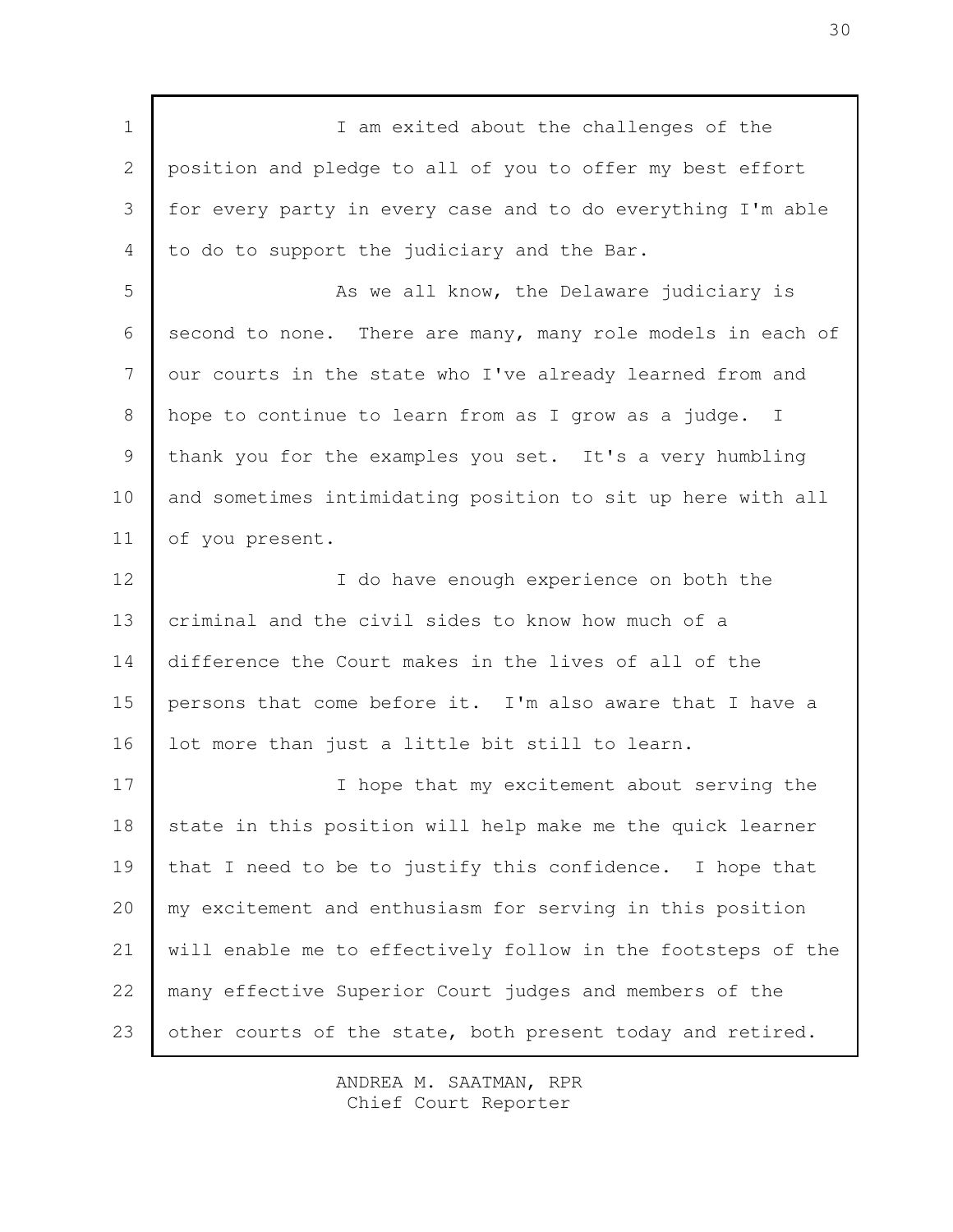In closing, thank you again for coming today, and I hope you can all join us at the reception over at Biggs Museum hosted by my now former law firm, Schmittinger & Rodriguez. Your Honors, President Judge, and Resident Judge Witham, thank you. (Applause and standing ovation.) RESIDENT JUDGE WITHAM: Thank you, Judge Clark. PRESIDENT JUDGE JURDEN: We are now going to have the benediction. Can I ask Reverend Dr. Karl Kraft to please come to the podium and present the benediction. Thank you. REVEREND KRAFT: Pastors love to tell stories, and it just so happens that I heard a story today about a judge. And with your permission, I'd like to share it before I pronounce the benediction. This judge was in West Virginia, and a woman had come forward to him to plead for the release of her husband from jail. The judge said, "Why is your husband in jail?" She said, "He stole a ham." The judge said, "Well, you must really love your husband to be here and to plead for his release from 1 2 3 4 5 6 7 8 9 10 11 12 13 14 15 16 17 18 19 20 21 22 23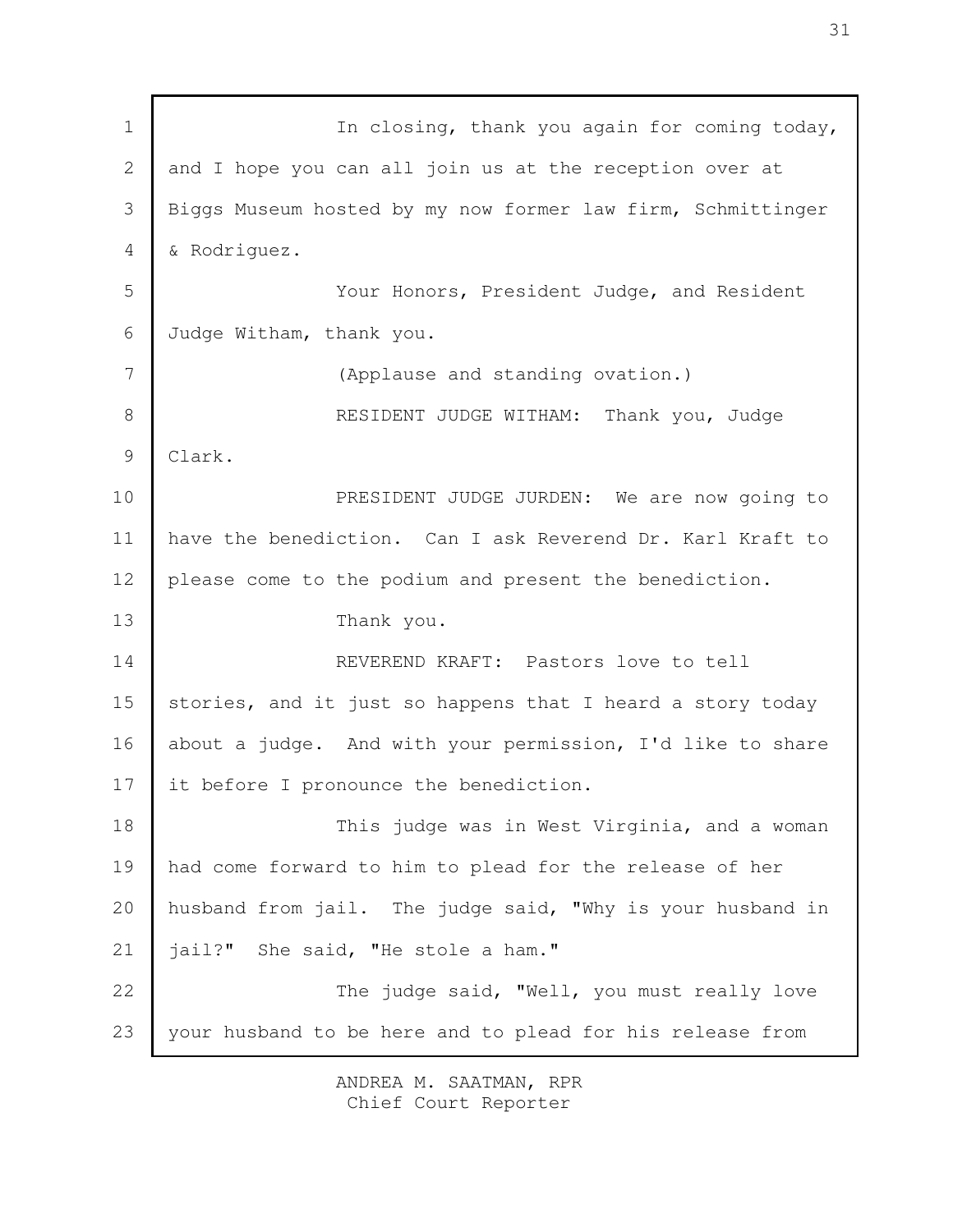| $\mathbf 1$    | jail. He must be a wonderful husband." The woman said,       |
|----------------|--------------------------------------------------------------|
| $\overline{2}$ | "No, he was a terrible husband. He never paid any attention  |
| 3              | to me. He was always out with his friends."                  |
| $\overline{4}$ | The judge said, "Well then, he must have been                |
| 5              | a very good father to your children." "No, no," she said.    |
| 6              | "He neglected my children, never cared about them, never     |
| 7              | really provided for them."                                   |
| 8              | And the judge said, "With all of this going                  |
| $\mathcal{G}$  | against him, why in the world would you be here pleading for |
| 10             | his release from jail?" The woman said, "We're out of ham."  |
| 11             | (Laughter.)                                                  |
| 12             | And with that, I'd like to ask that we be in                 |
| 13             | an attitude of prayer. Now, with all who pray that your      |
| 14             | Will be done on Earth as it is in Heaven, we ask, Oh, God,   |
| 15             | that you would place a hand of blessing upon the proceedings |
| 16             | that have transpired here this afternoon.                    |
| 17             | May all that we have done be pleasing in your                |
| 18             | sight, and may Jeffrey's work be integral to the creation of |
| 19             | a just and equitable life for all who call Delaware our      |
| 20             | home.                                                        |
| 21             | (Cell phone ringing.)                                        |
| 22             | REVEREND KRAFT: Be with us as we reconvene                   |
| 23             | for fellowship, blessing the food that we are about to       |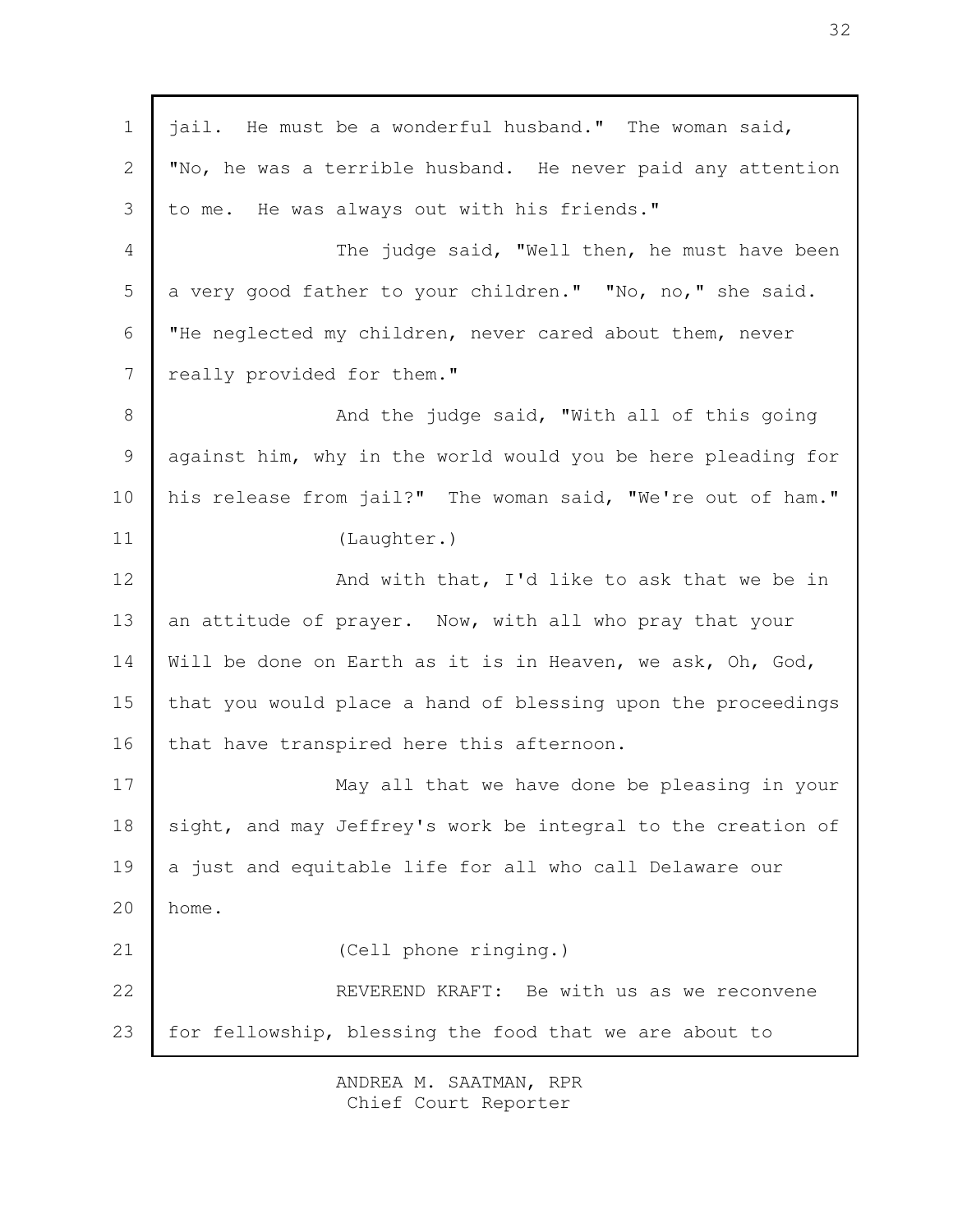receive and the hands that prepared it. Go in peace. May the God of Peace go with you now and forevermore. Amen. PRESIDENT JUDGE JURDEN: Thank you, Reverend. I love the Macarena. That was quite a surprise to us all. Thank you all for attending and making this a special day for our new judge. And this special session of Superior Court is now adjourned. Thank you. BAILIFF BROWNING: All rise, please. (This special session of Superior Court adjourns at 1:48 p.m.)